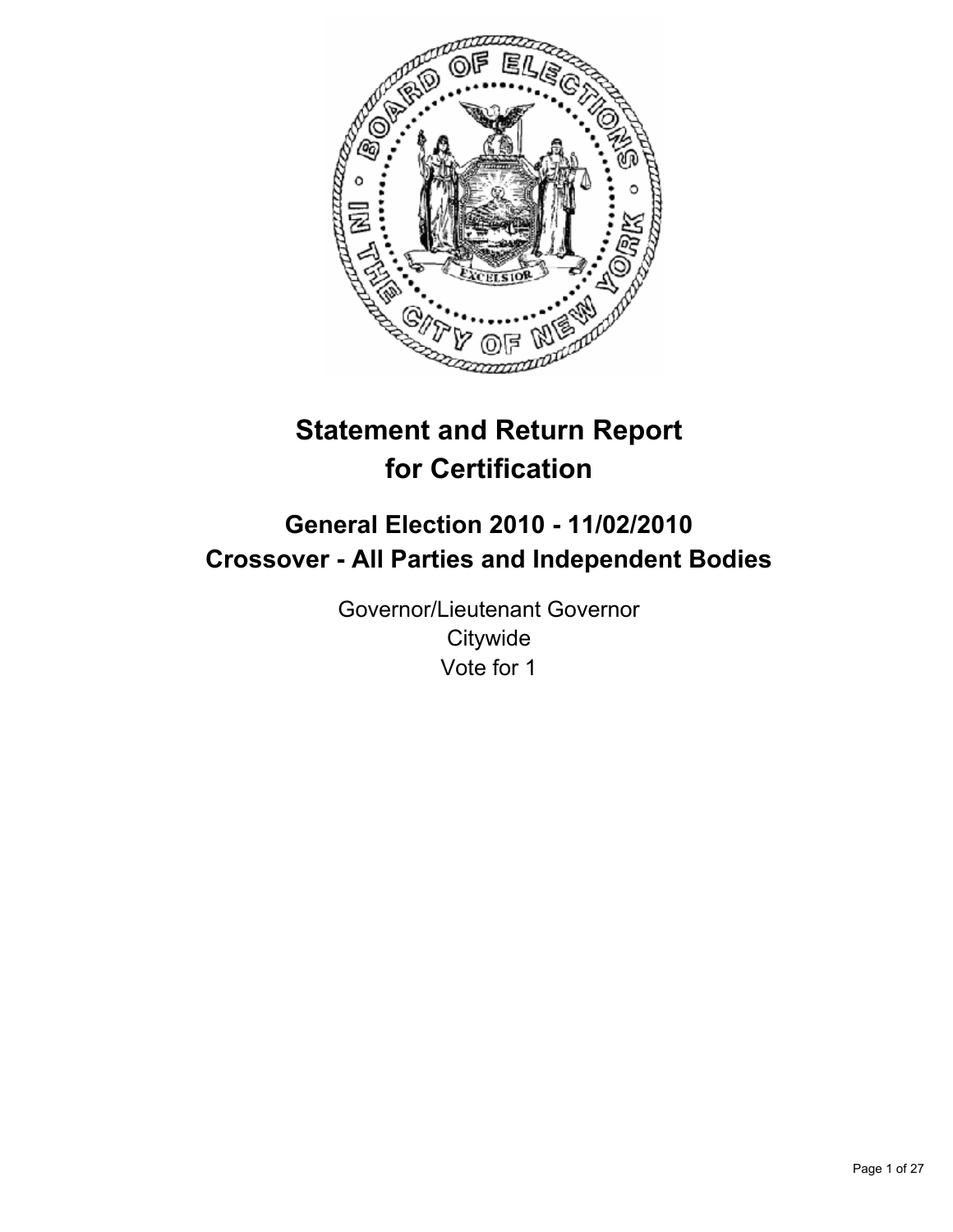

| PUBLIC COUNTER                                           | 341,235                 |
|----------------------------------------------------------|-------------------------|
| <b>EMERGENCY</b>                                         | 120                     |
| ABSENTEE/MILITARY                                        | 9,115                   |
| <b>AFFIDAVIT</b>                                         | 9,607                   |
| <b>Total Ballots</b>                                     | 364,619                 |
| ANDREW M CUOMO / ROBERT J DUFFY (DEMOCRATIC)             | 264,812                 |
| CARL P PALADINO / GREGORY J EDWARDS (REPUBLICAN)         | 31,729                  |
| ANDREW M CUOMO / ROBERT J DUFFY (INDEPENDENCE)           | 10,230                  |
| CARL P PALADINO / GREGORY J EDWARDS (CONSERVATIVE)       | 3,321                   |
| ANDREW M CUOMO / ROBERT J DUFFY (WORKING FAMILIES)       | 25,230                  |
| HOWIE HAWKINS / GLORIA MATTERA (GREEN)                   | 3,663                   |
| JIMMY MCMILLAN (RENT IS 2 DAMN HIGH)                     | 3,908                   |
| WARREN REDLICH / ALDEN LINK (LIBERTARIAN)                | 2,917                   |
| KRISTIN M DAVIS / TANYA GENDELMAN (ANTI-PROHIBITION)     | 2,168                   |
| CHARLES BARRON / EVA M DOYLE (FREEDOM)                   | 3,944                   |
| CARL P PALADINO / GREGORY J EDWARDS (TAXPAYERS)          | 245                     |
| A ANDRE (WRITE-IN)                                       | 1                       |
| ABSTAIN (WRITE-IN)                                       | 1                       |
| AISHAH BRUNO (WRITE-IN)                                  | 1                       |
| ALEX SHERER (WRITE-IN)                                   | 1                       |
| ALEXANDER BENNETT SCHWARTZ (WRITE-IN)                    | 1                       |
| AMANDA E HUNTENGER (WRITE-IN)                            | 1                       |
| ANDI WEISS BARTCBAK (WRITE-IN)                           | 2                       |
| ANDREW B. FREEDLAND (WRITE-IN)                           | $\mathbf{1}$            |
| ANTHONY CANONITY (WRITE-IN)                              | 1                       |
| ANYONE ELSE (WRITE-IN)                                   | 1                       |
| BELLA RAOLI (WRITE-IN)                                   | 1                       |
| BELLA SINGER (WRITE-IN)                                  | 1                       |
| BETSY GOTBAUM (WRITE-IN)                                 | 1                       |
| BETSY GOTBAUM/ ROBERT DUFFY (WRITE-IN)                   | 1                       |
| <b>BILL CLINTON (WRITE-IN)</b>                           | 1                       |
| BRIAN DIETER (WRITE-IN)                                  | $\mathbf{1}$            |
| CARL (WRITE-IN)                                          | 1                       |
| CELIA CASTRO MALASPIA (WRITE-IN)                         | 1                       |
| CHERIE GOON (WRITE-IN)                                   | 1                       |
| CHRIS CHRISTIE (WRITE-IN)                                | 1                       |
| CHRISTEN DAVIS (WRITE-IN)                                | 1                       |
| CONSTANTINE (WRITE-IN)                                   | 1                       |
| CURTIS SLIWA/FRANK MCRAND (WRITE-IN)                     | 1                       |
| DAN FEIN & HARRY D'AGOSTINO (WRITE-IN)                   | 1                       |
| DAN FEIN & HARRY D'AGOSTINO SOCIALIST WORKERS (WRITE-IN) | 1                       |
| DAN FEIN (WRITE-IN)                                      | 3                       |
| DAN FEIN AND HARRY DAGARTINO (WRITE-IN)                  | $\overline{\mathbf{c}}$ |
| DAN FEIN HARRY DAGOSTINO (WRITE-IN)                      | 1                       |
| DAN FEIN SOCIALIST WORKER PARTY (WRITE-IN)               | 1                       |
| DAN FEN (WRITE-IN)                                       | 1                       |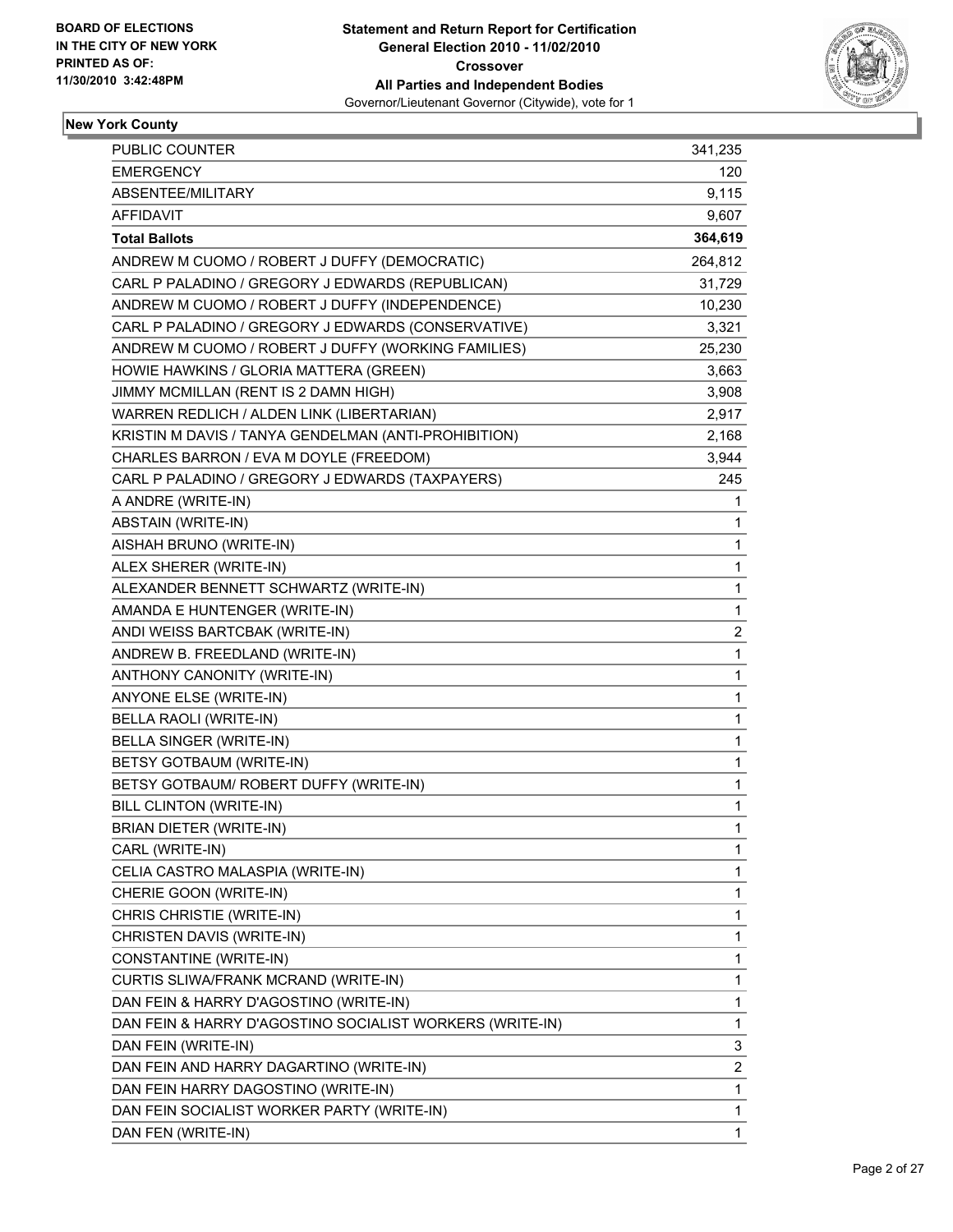

| DAN FEN/HARRY DIAGOSTINO (WRITE-IN)               | 1           |
|---------------------------------------------------|-------------|
| DAN FOUTS (WRITE-IN)                              | 1           |
| DAN SENOR (WRITE-IN)                              | 1           |
| DANIEL LIPSMAN (WRITE-IN)                         | 2           |
| DAVID (WRITE-IN)                                  | 1           |
| DAVID A. COARD (WRITE-IN)                         | 1           |
| DAVID J PECHEFSKY (WRITE-IN)                      | 1           |
| DAVID PATERSON (WRITE-IN)                         | 30          |
| DAVID PATTERSON (WRITE-IN)                        | 2           |
| DAVID RHODES (WRITE-IN)                           | 1           |
| DAVID THE VOICE STEIN (WRITE-IN)                  | 1           |
| DENISE J BURGES (WRITE-IN)                        | 1           |
| DICK LAZIE (WRITE-IN)                             | 1           |
| DONALD DUCK (WRITE-IN)                            | 1           |
| DONALD VAN SING (WRITE-IN)                        | 2           |
| DR RK AND DANES (WRITE-IN)                        | 1           |
| DUDA (WRITE-IN)                                   | 1           |
| EARL PALAD EDWARDS (WRITE-IN)                     | 1           |
| ED KOCH (WRITE-IN)                                | 1           |
| ED PENNFELD (WRITE-IN)                            | 1           |
| EDUMAND C BURNS (WRITE-IN)                        | 1           |
| ELEANOR ROOSEVELT (WRITE-IN)                      | 1           |
| ELI YAHU KAPLOU (WRITE-IN)                        | 1           |
| ELLIOT SPITZER (WRITE-IN)                         | 2           |
| ERIC COSTELLO (WRITE-IN)                          | 1           |
| ERIC DIMICHELE (WRITE-IN)                         | 1           |
| ERIC DINALLA (WRITE-IN)                           | 1           |
| ERIC SCHNEIDERMAN (WRITE-IN)                      | 1           |
| ERNEST MALARELLI AND GREGORY J EDWARDS (WRITE-IN) | 1           |
| ESTHER OTTILE/LEWIS RUSCH (WRITE-IN)              | 1           |
| FRED MAZELIS SOCIALIST EQUALITY PARTY (WRITE-IN)  | 1           |
| FULL PUBLIC FUNDING (WRITE-IN)                    | 1           |
| <b>GENE RUSSIANOFF (WRITE-IN)</b>                 | 1           |
| <b>GEORGE PATAKI (WRITE-IN)</b>                   | 2           |
| GLORIA MAHERA (WRITE-IN)                          | 1           |
| GOVERNOR DAN FEIN - SOCIALIST WORKER (WRITE-IN)   | 2           |
| GUY MOLINARI (WRITE-IN)                           | 2           |
| HARRY DAGOSTINO (WRITE-IN)                        | 2           |
| HARRY D'AGUSTINO L.T GOV. PARTY (WRITE-IN)        | 1           |
| HARRY DIAGOSTINO (WRITE-IN)                       | 2           |
| HUGH CAREY (WRITE-IN)                             | 1           |
| HUGH CARLY (WRITE-IN)                             | 2           |
| I OBJECT TO NO TERM LIMITS (WRITE-IN)             | 1           |
| JACOB FARKAS (WRITE-IN)                           | 1           |
| JAMES BARRON (WRITE-IN)                           | 1           |
| JAMES BORGIN 3RD (WRITE-IN)                       | $\mathbf 1$ |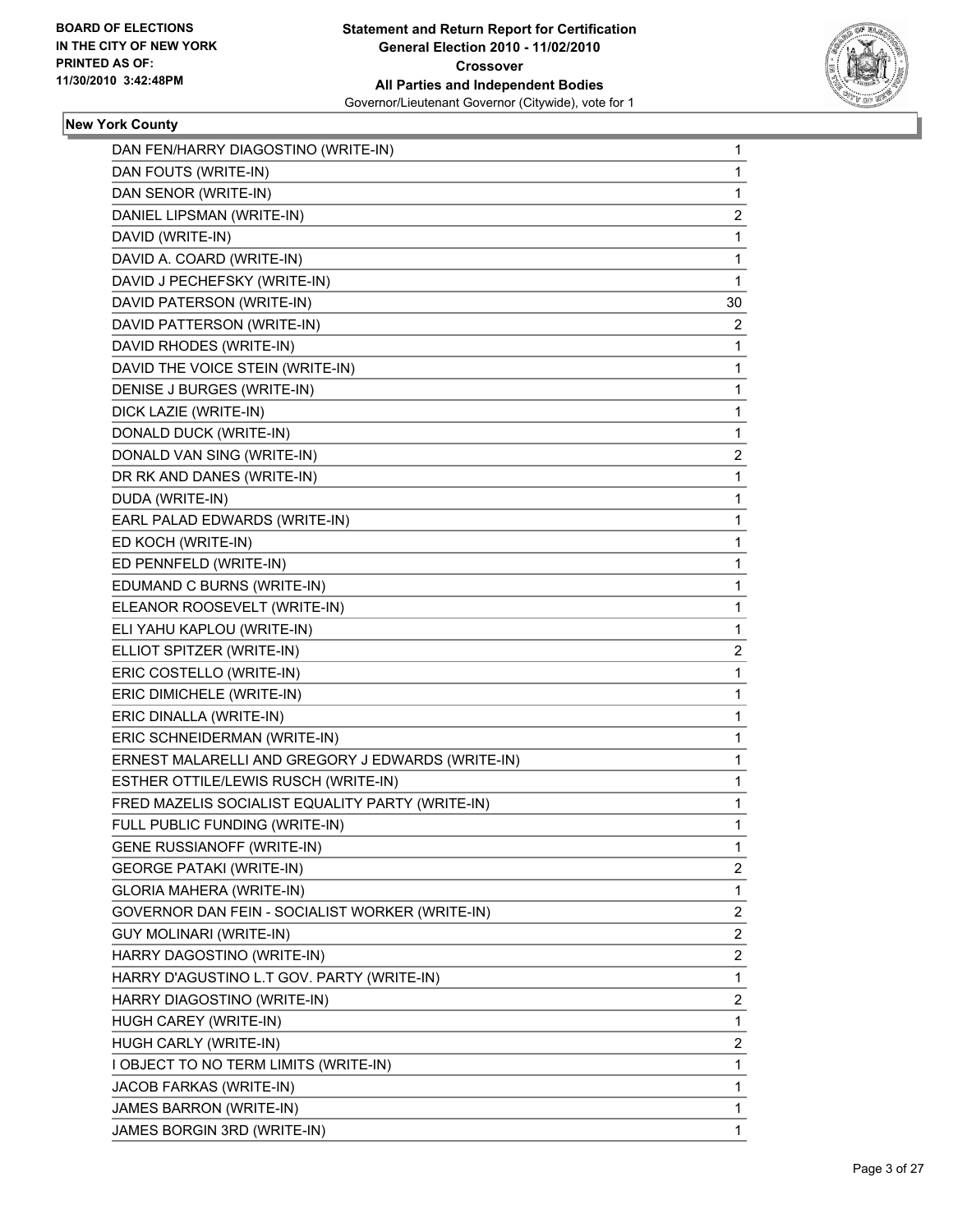

| JAMES BRIEF (WRITE-IN)                      | 1            |
|---------------------------------------------|--------------|
| JAMES CHAPPELL (WRITE-IN)                   | 1            |
| JAMES FINEGEROTH (WRITE-IN)                 | 1            |
| JAMES ROBINSON (WRITE-IN)                   | 1            |
| JAN CREDO (WRITE-IN)                        | 1            |
| JANE FALKENSTEIN & JOHN MCCARTHY (WRITE-IN) | 1            |
| JEFFREY DOTEL (WRITE-IN)                    | $\mathbf{2}$ |
| JERRY TOMANELLI (WRITE-IN)                  | 2            |
| JOHN A GOLEC (WRITE-IN)                     | 2            |
| JOHN LASULA (WRITE-IN)                      | 2            |
| JOHN NEMJO (WRITE-IN)                       | 1            |
| JOHN P. CAHILL (WRITE-IN)                   | 1            |
| JOHN SHEEHY (WRITE-IN)                      | 1            |
| JON STEWART (WRITE-IN)                      | 1            |
| JOSEPH PALISITS (WRITE-IN)                  | 1            |
| JUDITH KAYE (WRITE-IN)                      | 1            |
| KATE COHEN (WRITE-IN)                       | 1            |
| KAY LARSON (WRITE-IN)                       | 1            |
| KEITH HAMILTON (WRITE-IN)                   | 1            |
| KEN COUGHLIN (WRITE-IN)                     | 1            |
| KEN LANGONE (WRITE-IN)                      | 1            |
| KEVIN KRAMIE (WRITE-IN)                     | 1            |
| KRISTEN DAVIS (WRITE-IN)                    | 1            |
| KRISTEN GESSWEIN FEALY (WRITE-IN)           | 1            |
| KYLE PFORTMILLER (WRITE-IN)                 | 1            |
| L. ARTHUR EGAN (WRITE-IN)                   | 1            |
| LARRY MONTY (WRITE-IN)                      | 1            |
| LEE WILLIAMS ROSE (WRITE-IN)                | 1            |
| LENNY BRISCOE (WRITE-IN)                    | 1            |
| LEONARD VAISMAN (WRITE-IN)                  | 1            |
| LISA DENICOLD (WRITE-IN)                    | 1            |
| LORD JESUS CHRIST THE SON OF GOD (WRITE-IN) | 1            |
| LOWELL WEIDER (WRITE-IN)                    | 2            |
| MARGARET TRINGLE (WRITE-IN)                 | 1            |
| MARIAN M CHEN (WRITE-IN)                    | 1            |
| MARIO CUOMO (WRITE-IN)                      | 1            |
| MARK GREEN (WRITE-IN)                       | 1            |
| MARK HORLEY (WRITE-IN)                      | 3            |
| MARYANNE SLULLEY (WRITE-IN)                 | 1            |
| MAURICE MICHAANE (WRITE-IN)                 | 2            |
| MICHAEL BLOOMBERG (WRITE-IN)                | 30           |
| MICHAEL BLOOMING (WRITE-IN)                 | 1            |
| MICHAEL BURGESS (WRITE-IN)                  | 1            |
| MICKEY MOUSE (WRITE-IN)                     | 1            |
| MONJAD STERN (WRITE-IN)                     | 1            |
| MR MAGOO (WRITE-IN)                         | $\mathbf{1}$ |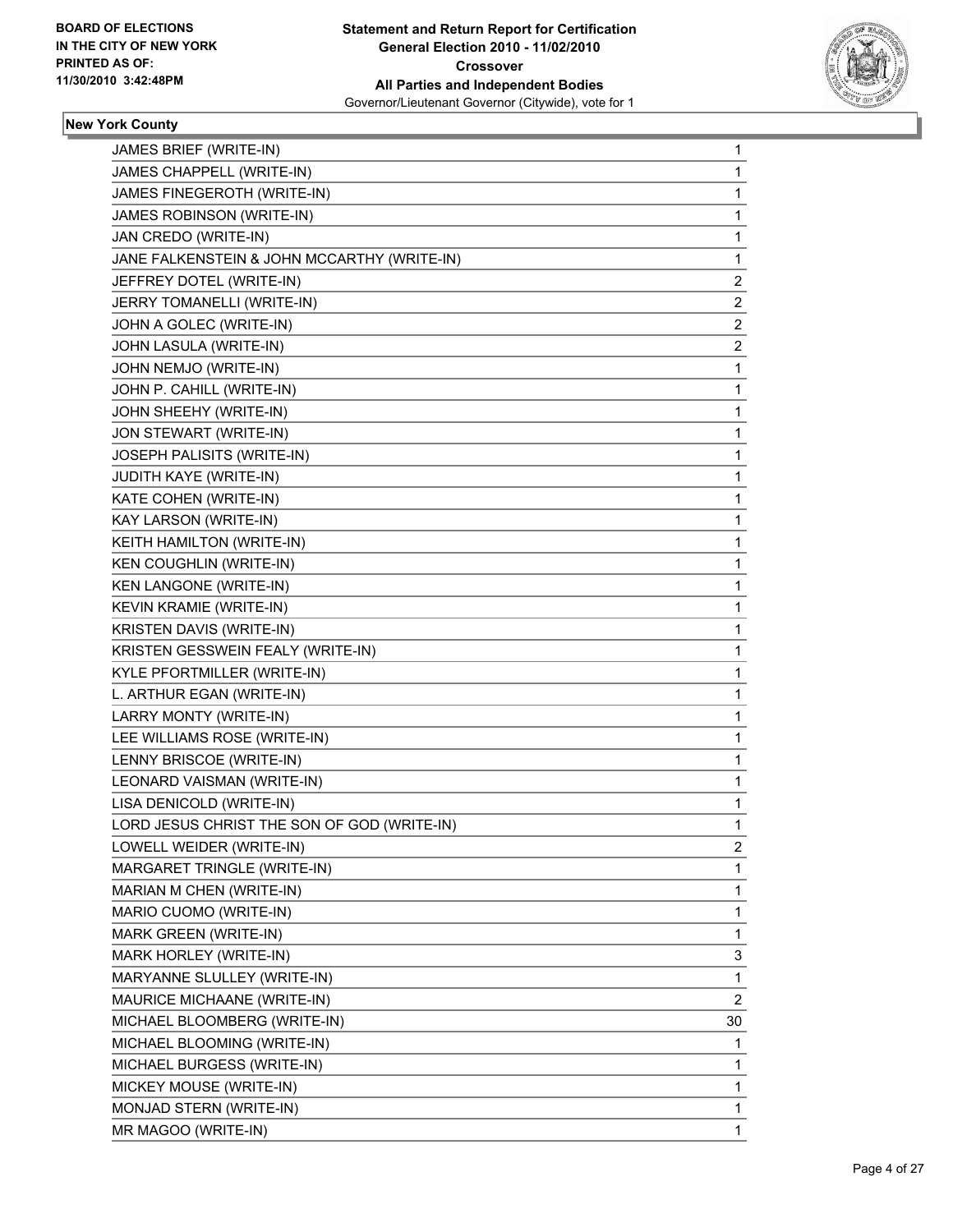

| NEED MORE CHOICES (WRITE-IN)                       | 1            |
|----------------------------------------------------|--------------|
| NEIL J. LERNER (WRITE-IN)                          | 1            |
| NO NAME (WRITE-IN)                                 | 24           |
| NO OF THESE (WRITE-IN)                             | 1            |
| NO ONE (WRITE-IN)                                  | 1            |
| NOBODY (WRITE-IN)                                  | 1            |
| NONE (WRITE-IN)                                    | 5            |
| NONE OF THE ABOVE (WRITE-IN)                       | 7            |
| NONE OF THE FOREGOING (WRITE-IN)                   | 1            |
| NONE OF THESE CANDIDATES ARE ACCEPTABLE (WRITE-IN) | 1            |
| NOT CUOMO (WRITE-IN)                               | 1            |
| OWEN WEST (WRITE-IN)                               | 2            |
| PAUL YEE (WRITE-IN)                                | 1            |
| PETER D COPELAND (WRITE-IN)                        | 1            |
| PETER KING (WRITE-IN)                              | 1            |
| PETER MAXWELL (WRITE-IN)                           | 1            |
| PIMKY & THE BRAIN (WRITE-IN)                       | 1            |
| R.A. DICKEY (WRITE-IN)                             | 1            |
| RICHARD RARITCH (WRITE-IN)                         | 1            |
| RICHARD RAVITCH (WRITE-IN)                         | 1            |
| RICHARD WEINGARTEN (WRITE-IN)                      | $\mathbf{1}$ |
| RICK LAZIO (WRITE-IN)                              | 26           |
| ROBERT E. CROTTY (WRITE-IN)                        | 1            |
| ROBERT JACKSON (WRITE-IN)                          | 2            |
| ROBERT KANE (WRITE-IN)                             | 1            |
| ROBERT KENEDY JR (WRITE-IN)                        | 1            |
| ROBERT KENNEDY (WRITE-IN)                          | 1            |
| ROBERT LORDERGAN/CHRIST OVERR (WRITE-IN)           | 1            |
| RON JOHNSON (WRITE-IN)                             | 1            |
| RUDOLPH GIULIANI (WRITE-IN)                        | 5            |
| RUDY GIULIANI (WRITE-IN)                           | 8            |
| RUDY GUILIANI (WRITE-IN)                           | 5            |
| RUSS KORINS (WRITE-IN)                             | 1            |
| RYAN E. HOFFMAN (WRITE-IN)                         | 1            |
| SA DIE (WRITE-IN)                                  | 1            |
| SADIE (WRITE-IN)                                   | 2            |
| SAM FEIN (WRITE-IN)                                | 1            |
| SHAWN KELLY (WRITE-IN)                             | 1            |
| SHAWN T KELLY (WRITE-IN)                           | 1            |
| STEPHEN COLBERT (WRITE-IN)                         | 2            |
| STEPHEN TIBBITS (WRITE-IN)                         | 1            |
| STUART KRANE (WRITE-IN)                            | 1            |
| T. PARTY (WRITE-IN)                                | 1            |
| TASMIN WOLF (WRITE-IN)                             | 1            |
| THE HIPPO AT THE BRONX ZOO (WRITE-IN)              | 2            |
| THE HOFF (WRITE-IN)                                | 1            |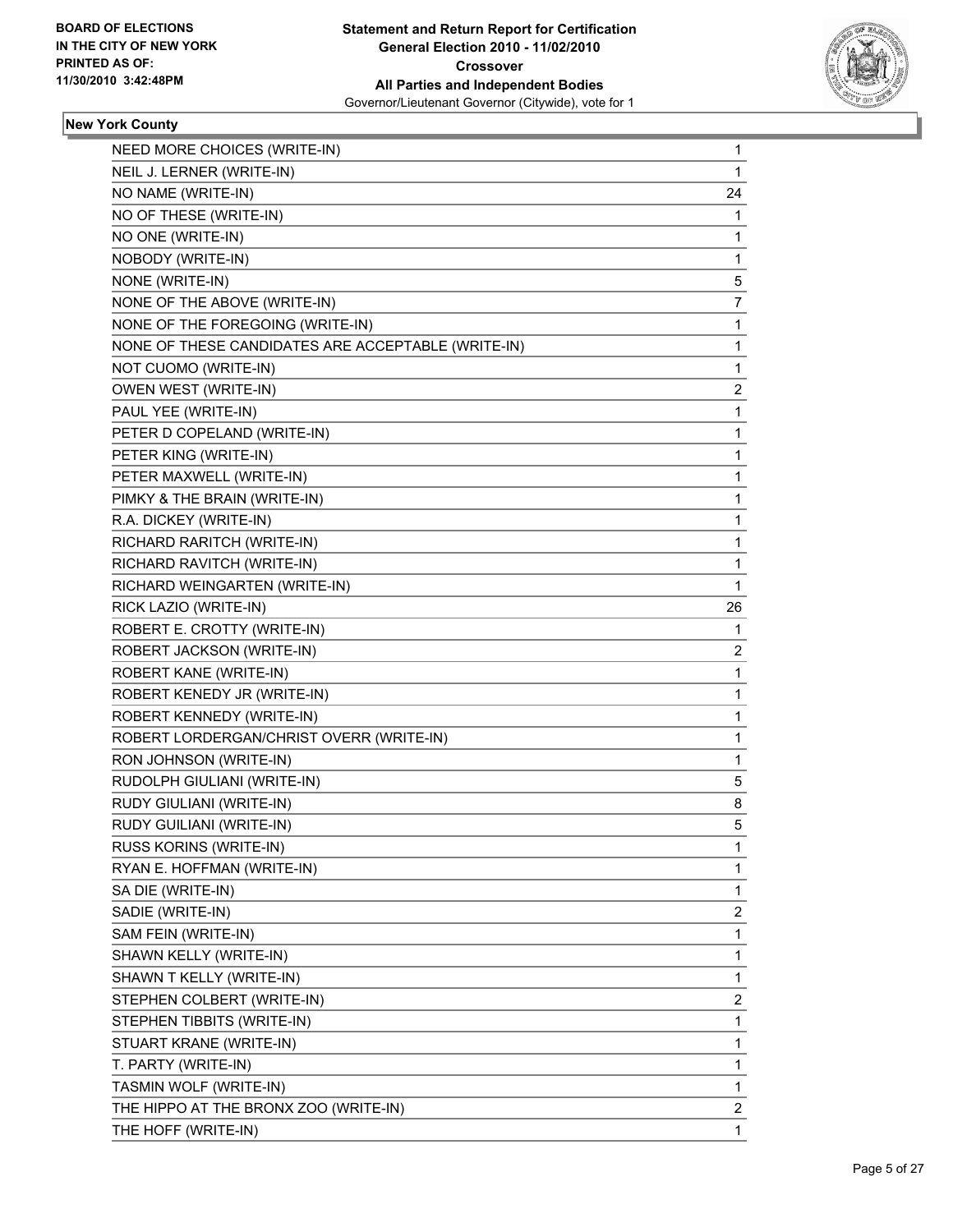

| THEODORE ROOSEVELT (WRITE-IN)              | 1              |
|--------------------------------------------|----------------|
| TIMOTHY JARRETT HARRIS (WRITE-IN)          | 1              |
| TOM DI NAPOLI (WRITE-IN)                   | 1              |
| TOM GOLISRO (WRITE-IN)                     | $\overline{2}$ |
| TONY AVELLA (WRITE-IN)                     | 1              |
| <b>TYLER GORDON (WRITE-IN)</b>             | $\overline{2}$ |
| UNDECIDED (WRITE-IN)                       | 1              |
| <b>VALERIE MASON (WRITE-IN)</b>            | 1              |
| VIC RALTTLEHAND AND PETER FELD (WRITE-IN)  | $\overline{2}$ |
| <b>VINCE MORGAN (WRITE-IN)</b>             | 1              |
| VINCENT BALOGIO (WRITE-IN)                 | 1              |
| VOID (WRITE-IN)                            | 65             |
| WAVIE HAURIS AND GLORIA MATTERS (WRITE-IN) | 2              |
| WILL RAHN (WRITE-IN)                       | 1              |
| WILLIAM J CLINTON (WRITE-IN)               | 1              |
| WILLIAM L. GRAHAM (WRITE-IN)               | 1              |
| WILLIAM MARLY TWEED (WRITE-IN)             | 2              |
| <b>WORKERS PARTY (WRITE-IN)</b>            | 1              |
| <b>Total Votes</b>                         | 352,580        |
| Unrecorded                                 | 12,039         |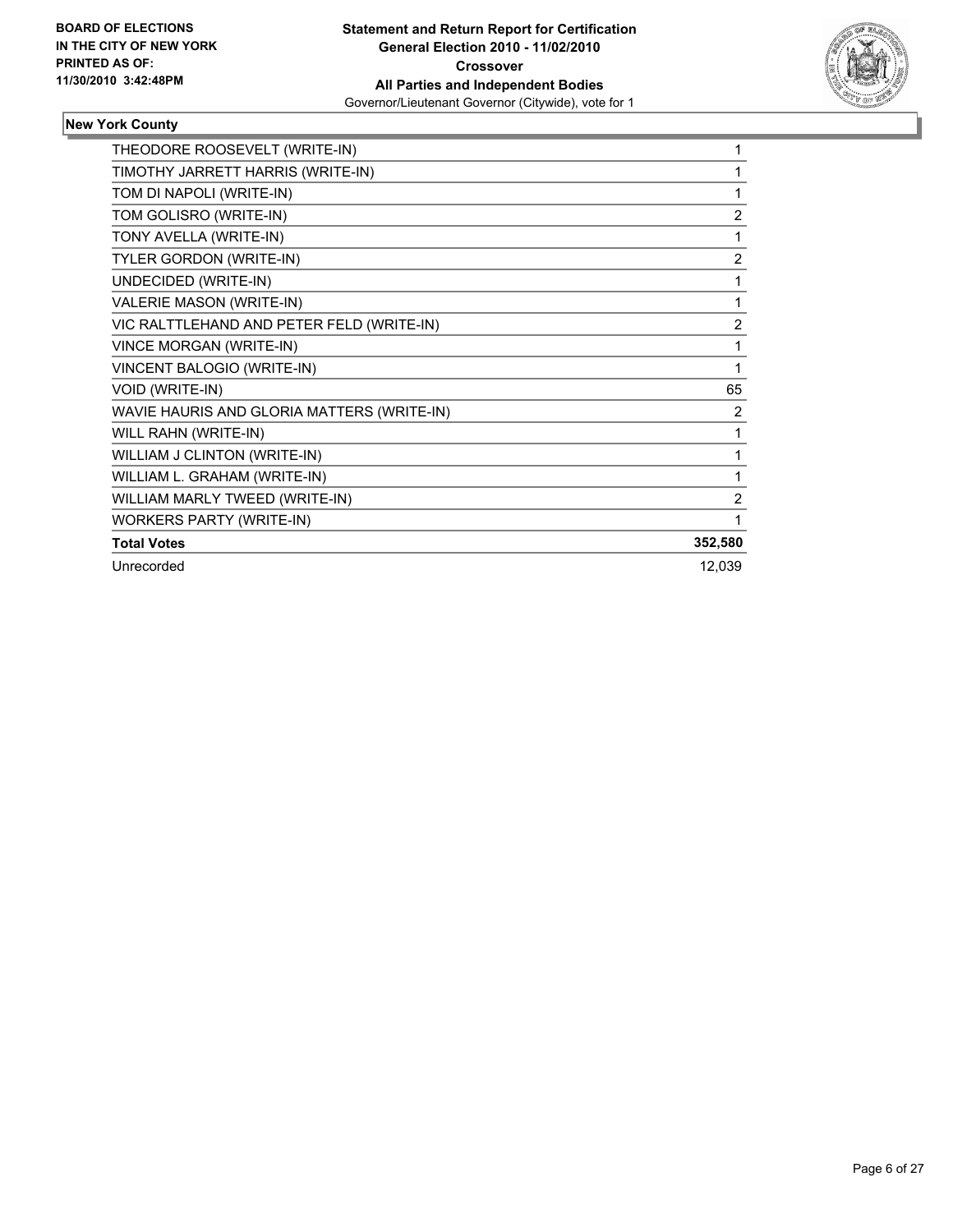

## **Bronx County**

| PUBLIC COUNTER                                       | 174,454        |
|------------------------------------------------------|----------------|
| <b>EMERGENCY</b>                                     | 0              |
| ABSENTEE/MILITARY                                    | 3,204          |
| <b>AFFIDAVIT</b>                                     | 4,105          |
| <b>Total Ballots</b>                                 | 182,356        |
| ANDREW M CUOMO / ROBERT J DUFFY (DEMOCRATIC)         | 143,844        |
| CARL P PALADINO / GREGORY J EDWARDS (REPUBLICAN)     | 13,435         |
| ANDREW M CUOMO / ROBERT J DUFFY (INDEPENDENCE)       | 3,061          |
| CARL P PALADINO / GREGORY J EDWARDS (CONSERVATIVE)   | 2,470          |
| ANDREW M CUOMO / ROBERT J DUFFY (WORKING FAMILIES)   | 7,595          |
| HOWIE HAWKINS / GLORIA MATTERA (GREEN)               | 736            |
| JIMMY MCMILLAN (RENT IS 2 DAMN HIGH)                 | 1,402          |
| WARREN REDLICH / ALDEN LINK (LIBERTARIAN)            | 404            |
| KRISTIN M DAVIS / TANYA GENDELMAN (ANTI-PROHIBITION) | 316            |
| CHARLES BARRON / EVA M DOYLE (FREEDOM)               | 2,741          |
| CARL P PALADINO / GREGORY J EDWARDS (TAXPAYERS)      | 127            |
| A (WRITE-IN)                                         | $\overline{2}$ |
| ALBA PENA (WRITE-IN)                                 | $\mathbf{1}$   |
| ANDREW M. CUOMO (WRITE-IN)                           | $\mathbf{1}$   |
| AUDREY ELIZABETH CLAIRE HIGGINS (WRITE-IN)           | 1              |
| <b>B BLANCO (WRITE-IN)</b>                           | $\mathbf{1}$   |
| BIG BIRD (WRITE-IN)                                  | $\mathbf{1}$   |
| BONNIE MARIE POINTER (WRITE-IN)                      | 1              |
| BOZO (WRITE-IN)                                      | $\mathbf{1}$   |
| CATHLEEN I MAYE (WRITE-IN)                           | $\mathbf{1}$   |
| CHRISMA WILLIAMS (WRITE-IN)                          | 1              |
| COURTNEY HIGGINS (WRITE-IN)                          | $\mathbf{1}$   |
| CURTIS SLIWA (WRITE-IN)                              | $\mathbf{1}$   |
| DAN FEIN HARRY D'AGOSTINO (WRITE-IN)                 | $\overline{c}$ |
| DANIEL FEIN AND HARRY D'AGOSTINO (WRITE-IN)          | $\mathbf{1}$   |
| DAVID PATTERSON (WRITE-IN)                           | 4              |
| ED HEREN (WRITE-IN)                                  | $\mathbf{1}$   |
| EDITH CERONE (WRITE-IN)                              | 1              |
| ETERNAL FATHER & LORD (WRITE-IN)                     | 1              |
| FERNANDO FERRER AND ADOLFO CARRION JR (WRITE-IN)     | 1              |
| GAY MARRIAGE (WRITE-IN)                              | 1              |
| HOMER SIMPSON (WRITE-IN)                             | 1              |
| I AM GOVERNMENT RACHEL E BOSCHEY (WRITE-IN)          | 1              |
| ISH PEE PEE (WRITE-IN)                               | $\mathbf{1}$   |
| JASON CORNELIO (WRITE-IN)                            | 1              |
| JOHN DELGROSSO (WRITE-IN)                            | 1              |
| JOHN DONELIN (WRITE-IN)                              | 1              |
| JON EDWARDS (WRITE-IN)                               | 1              |
| JOSE A BORGES & JOSE R BORGES (WRITE-IN)             | 1              |
| LIZ MORIN (WRITE-IN)                                 | 1              |
| MARZETTA HARRIS (WRITE-IN)                           | $\mathbf{1}$   |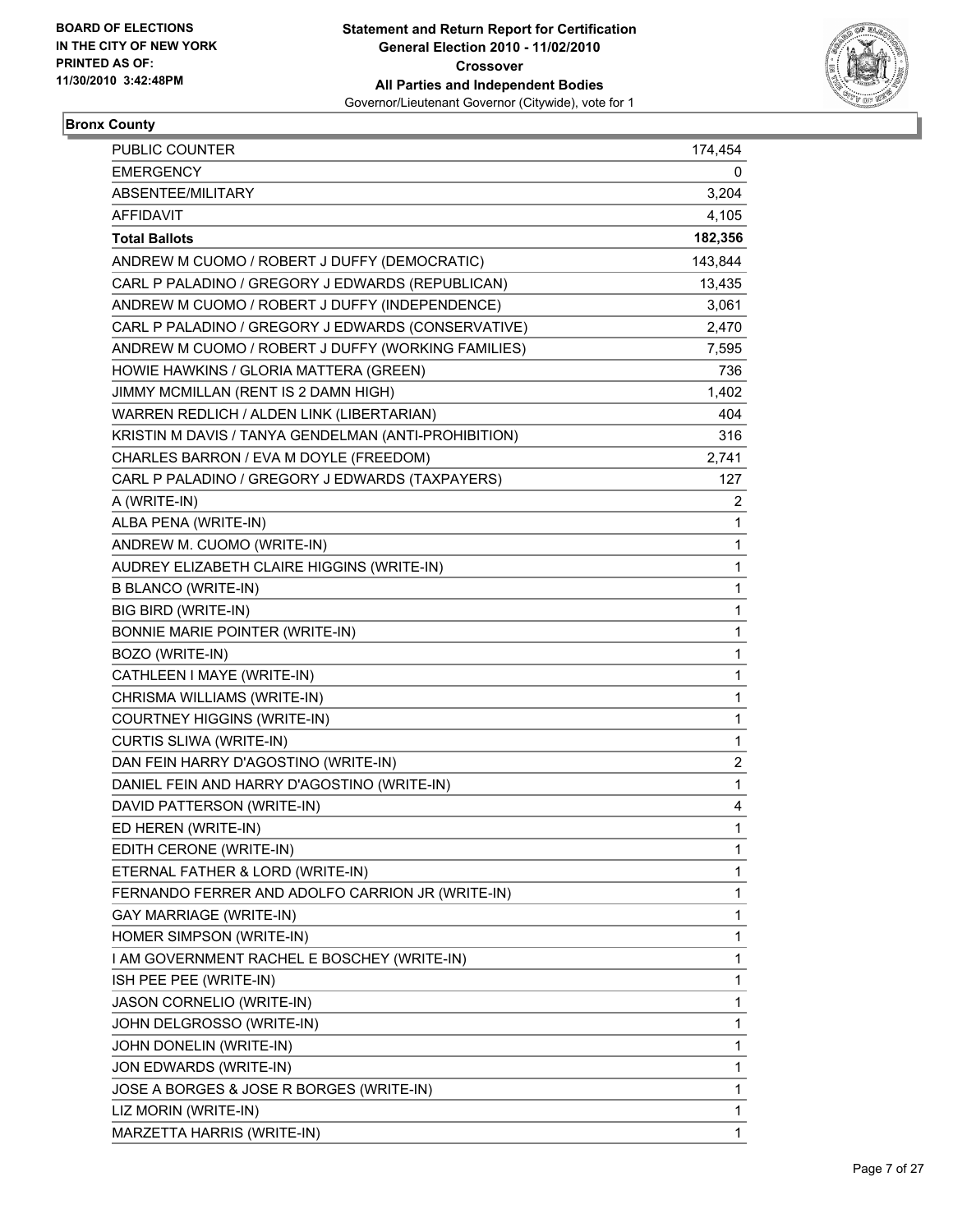

## **Bronx County**

| MICHAEL BLOOMBERG (WRITE-IN)  |         |
|-------------------------------|---------|
| NO NAME (WRITE-IN)            | 16      |
| NONE OF THE ABOVE (WRITE-IN)  |         |
| NUADA (WRITE-IN)              |         |
| PATERSON (WRITE-IN)           |         |
| PATTERSON (WRITE-IN)          |         |
| RALF NADER (WRITE-IN)         |         |
| RICK LAZIO (WRITE-IN)         | 4       |
| ROBERT ADAMS (WRITE-IN)       |         |
| <b>VOID (WRITE-IN)</b>        | 6       |
| <b>VOID BALLOT (WRITE-IN)</b> |         |
| <b>Total Votes</b>            | 176,200 |
| Unrecorded                    | 6.156   |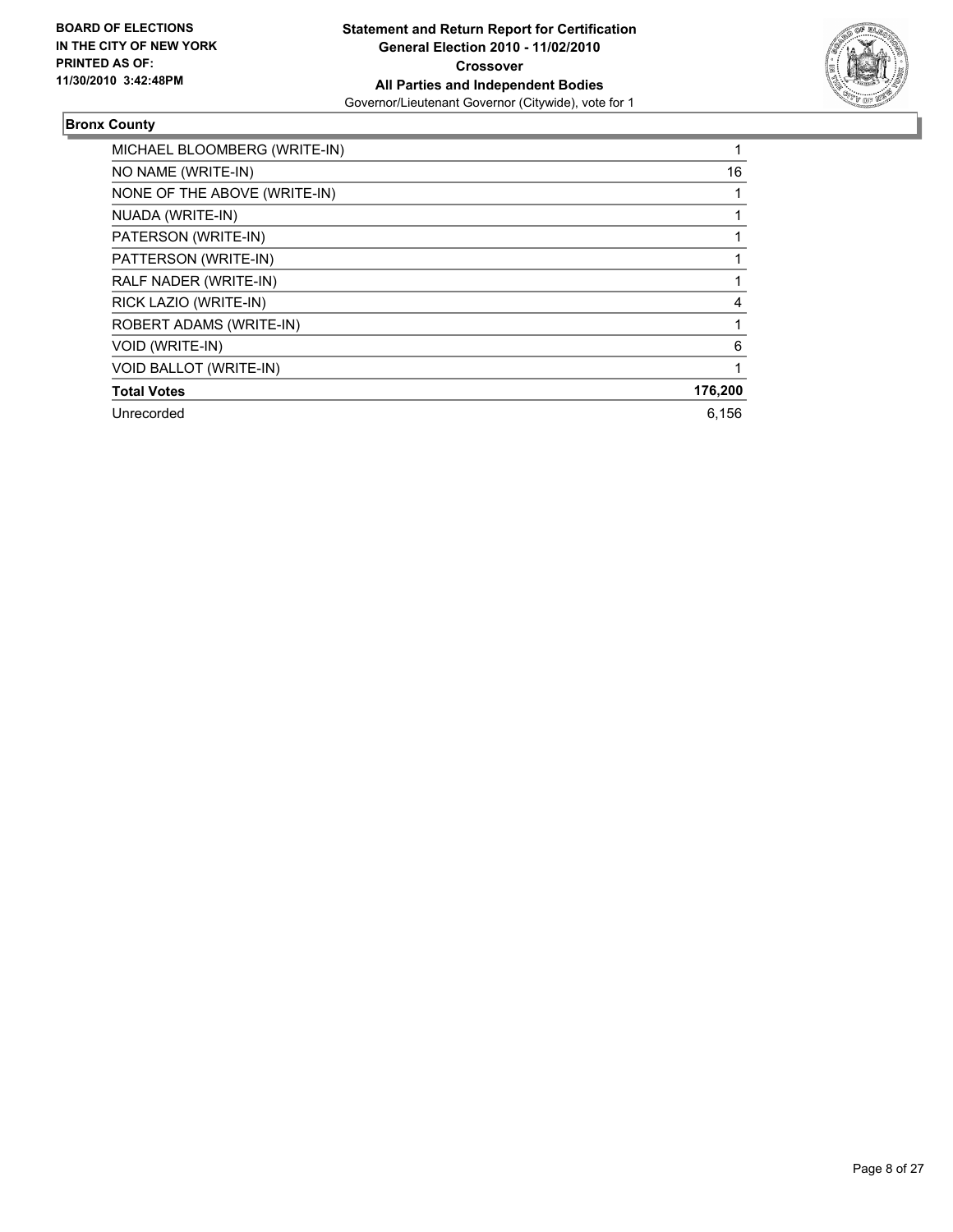

### **Kings County**

| <b>PUBLIC COUNTER</b>                                | 393,292        |
|------------------------------------------------------|----------------|
| <b>EMERGENCY</b>                                     | 350            |
| ABSENTEE/MILITARY                                    | 7,280          |
| AFFIDAVIT                                            | 8,988          |
| <b>Total Ballots</b>                                 | 411,705        |
| ANDREW M CUOMO / ROBERT J DUFFY (DEMOCRATIC)         | 283,967        |
| CARL P PALADINO / GREGORY J EDWARDS (REPUBLICAN)     | 52,602         |
| ANDREW M CUOMO / ROBERT J DUFFY (INDEPENDENCE)       | 7,938          |
| CARL P PALADINO / GREGORY J EDWARDS (CONSERVATIVE)   | 7,308          |
| ANDREW M CUOMO / ROBERT J DUFFY (WORKING FAMILIES)   | 28,317         |
| HOWIE HAWKINS / GLORIA MATTERA (GREEN)               | 3,611          |
| JIMMY MCMILLAN (RENT IS 2 DAMN HIGH)                 | 3,756          |
| WARREN REDLICH / ALDEN LINK (LIBERTARIAN)            | 1,447          |
| KRISTIN M DAVIS / TANYA GENDELMAN (ANTI-PROHIBITION) | 1,515          |
| CHARLES BARRON / EVA M DOYLE (FREEDOM)               | 8,741          |
| CARL P PALADINO / GREGORY J EDWARDS (TAXPAYERS)      | 288            |
| ABRAHAM STERN (WRITE-IN)                             | 2              |
| ALEX BROOK KRUSNIX (WRITE-IN)                        | 1              |
| AMBER D ALBERT (WRITE-IN)                            | 1              |
| AMO HOUGHTON (WRITE-IN)                              | 1              |
| ANDERSON CUOMO (WRITE-IN)                            | $\mathbf 1$    |
| ANDREW CUOMO VOID (WRITE-IN)                         | 2              |
| AR BERNARD (WRITE-IN)                                | 1              |
| ATHEL SCHWARTZ (WRITE-IN)                            | 1              |
| <b>BARRY BROTHERS (WRITE-IN)</b>                     | 1              |
| <b>BASIL PATTERSON (WRITE-IN)</b>                    | 1              |
| BILL THOMPSON (WRITE-IN)                             | $\mathbf 1$    |
| <b>BOB TURNER (WRITE-IN)</b>                         | 1              |
| CARL PALADINO VOID (WRITE-IN)                        | 1              |
| CAROLINE COLEMAN (WRITE-IN)                          | $\mathbf 1$    |
| CHAING KATZ (WRITE-IN)                               | 1              |
| CHELSEA HANDLER (WRITE-IN)                           | 1              |
| CHOLE BUREN (WRITE-IN)                               | 1              |
| CHRIS CRISTIC (WRITE-IN)                             | 1              |
| CHRISTOPHER BURICH (WRITE-IN)                        | 1              |
| CURIP PALADINO (WRITE-IN)                            | 1              |
| D DUCK (WRITE-IN)                                    | 1              |
| DAN BONANNO (WRITE-IN)                               | 1              |
| DAN FEIN (WRITE-IN)                                  | 1              |
| DAN MALLOY (WRITE-IN)                                | 1              |
| DAVID A. PATTERSON (WRITE-IN)                        | 1              |
| DAVID OCASIO (WRITE-IN)                              | $\mathbf 1$    |
| DAVID PATERSON (WRITE-IN)                            | $\overline{c}$ |
| DAVID PATTERSON (WRITE-IN)                           | 15             |
| DIANE M GATTO (WRITE-IN)                             | 1              |
| ED KOCH (WRITE-IN)                                   | 1              |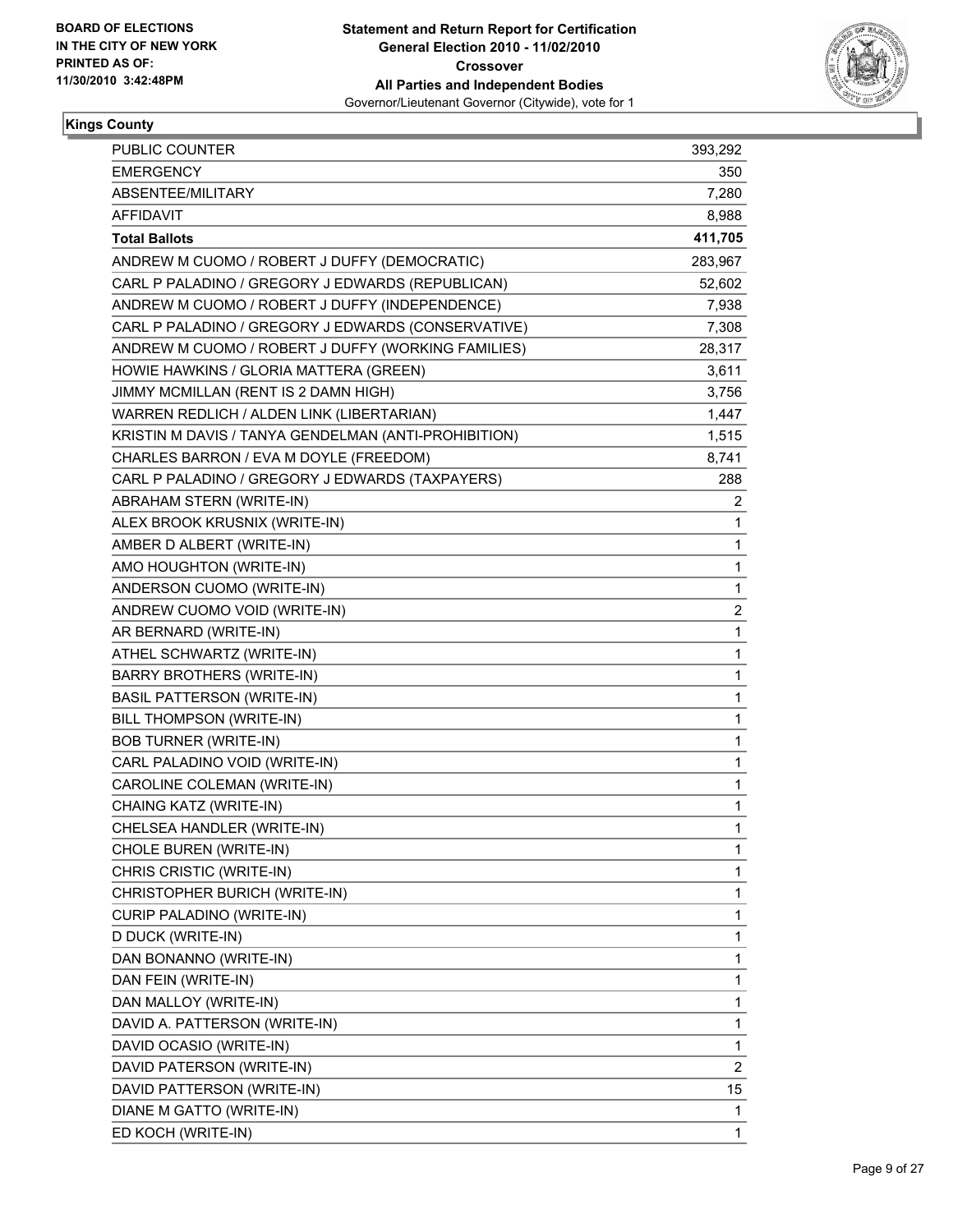

#### **Kings County**

| EDWARD ROTHSTEIN (WRITE-IN)             | 2            |
|-----------------------------------------|--------------|
| EIKA ARNOLD (WRITE-IN)                  | 1            |
| ELIOT SPITZER (WRITE-IN)                | 1            |
| ELLIOT SPITZER (WRITE-IN)               | 1            |
| ERNEST FRIEDMAN (WRITE-IN)              | 2            |
| FAZIO (WRITE-IN)                        | 1            |
| <b>GEORGE PATAKI (WRITE-IN)</b>         | 3            |
| GIACUMO GROSSO (WRITE-IN)               | 1            |
| <b>GLENN NOCERA (WRITE-IN)</b>          | 1            |
| GREGORY J EDWARDS VOID (WRITE-IN)       | 1            |
| HOWARD JOEL FRIEDMAM (WRITE-IN)         | 1            |
| HOWARD PHILLIPS (WRITE-IN)              | 1            |
| HUGH CAREY (WRITE-IN)                   | 1            |
| HUSHE SMOLONITZ (WRITE-IN)              | 1            |
| <b>IBERT G SCHULTZ (WRITE-IN)</b>       | 1            |
| JACK TRADA (WRITE-IN)                   | 1            |
| JACKIE TREEHORN (WRITE-IN)              | 1            |
| JALILA A BELL (WRITE-IN)                | 1            |
| JAN MUELLER (WRITE-IN)                  | 1            |
| JEREMY SEIDEMAN (WRITE-IN)              | 1            |
| JERRY SILVER (WRITE-IN)                 | 1            |
| JOE LIEBERMAN (WRITE-IN)                | 1            |
| JOHN SMITH (WRITE-IN)                   | 2            |
| JOHN VARRIOCHIO (WRITE-IN)              | 2            |
| JOSEPH GENTILI (WRITE-IN)               | 1            |
| JUDGE JUDY (WRITE-IN)                   | 1            |
| KARYN RODUS (WRITE-IN)                  | 1            |
| KAYZA ZAJACK (WRITE-IN)                 | 1            |
| KERRY HAYNES (WRITE-IN)                 | 1            |
| KIRK SUNDAY (WRITE-IN)                  | 1            |
| LANDRY FIELDS (WRITE-IN)                | 1            |
| LARINE NELSON (WRITE-IN)                | 1            |
| LARRY MAGGRENK (WRITE-IN)               | 1            |
| LEW LEHRMAN (WRITE-IN)                  | 1            |
| LORRAINE NELSON (WRITE-IN)              | 1            |
| LUCRETIA R. POTTER (WRITE-IN)           | 1            |
| LYNDREW NESMITH (WRITE-IN)              | 1            |
| MARIO CUOMO (WRITE-IN)                  | 3            |
| MARK HOOPS (WRITE-IN)                   | 1            |
| MARTIN TOWNLEY/ CATE TOWNLEY (WRITE-IN) | 1            |
| <b>MARTY GOLDEN (WRITE-IN)</b>          | 1            |
| MARTY MARKOWITZ (WRITE-IN)              | 1            |
| MASHE SKURNITZ (WRITE-IN)               | 1            |
| MASHIACH BENDAVID (WRITE-IN)            | $\mathbf{1}$ |
| MATTHEW NICHOLS (WRITE-IN)              | 1            |
| MELVIN KLIEN (WRITE-IN)                 | 1            |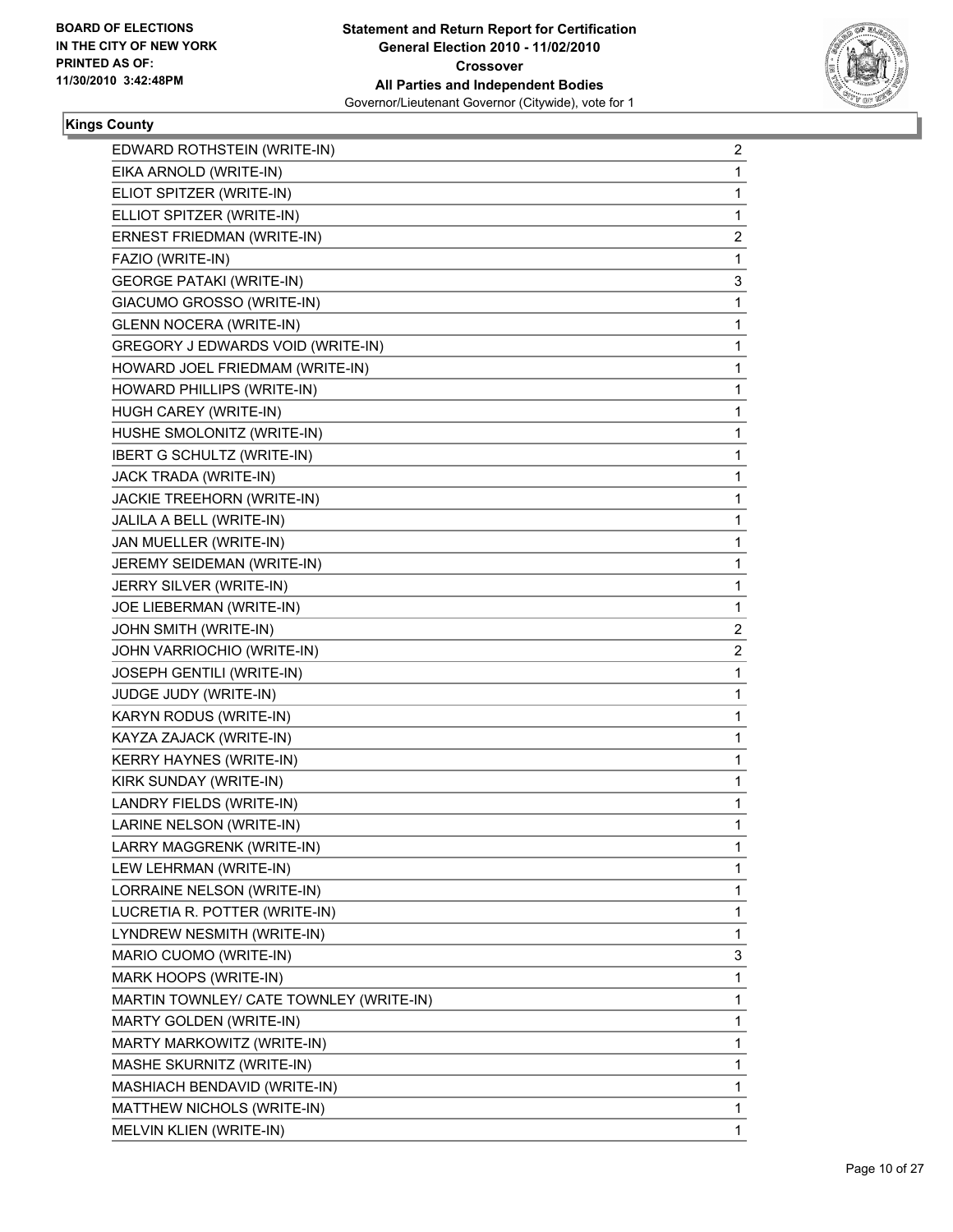

#### **Kings County**

| MENECHEM KAHN (WRITE-IN)                   | 1       |
|--------------------------------------------|---------|
| MERSHIL FRIEDMAN/ YOSSI GEDDNEF (WRITE-IN) | 1       |
| MICHAEL BLOOMBERG (WRITE-IN)               | 2       |
| MICHAEL BLOOMER (WRITE-IN)                 | 1       |
| MICHAEL LONG (WRITE-IN)                    | 1       |
| MICHAEL MOUSE (WRITE-IN)                   | 1       |
| MICHAEL SAVAGE (WRITE-IN)                  | 1       |
| MICHAEL T GRAMANN (WRITE-IN)               | 1       |
| MINDEL LERMAN (WRITE-IN)                   | 1       |
| MOSHE SMULONE (WRITE-IN)                   | 1       |
| MOSHE SMULOWITZ (WRITE-IN)                 | 1       |
| MOSHE STRULOWITZ (WRITE-IN)                | 1       |
| NUCHEM ROSENBERG (WRITE-IN)                | 1       |
| PATRICIA MALIHA (WRITE-IN)                 | 1       |
| PAULETTE MOOREHEAD (WRITE-IN)              | 1       |
| PETER KING (WRITE-IN)                      | 3       |
| RED LESZLA (WRITE-IN)                      | 1       |
| RICHARLA SALLE (WRITE-IN)                  | 1       |
| RICK LAZIO (WRITE-IN)                      | 4       |
| RICK LAZIO/ MARTY GOLDEN (WRITE-IN)        | 1       |
| ROBERT DUFFY (WRITE-IN)                    | 1       |
| ROBERT MACDOUGALL (WRITE-IN)               | 1       |
| RUDOLPH GIULIANI (WRITE-IN)                | 7       |
| RUDOLPP GIULIANI (WRITE-IN)                | 1       |
| RUDOLPYH GIULIANI (WRITE-IN)               | 1       |
| RUSH LIMBAUGH (WRITE-IN)                   | 1       |
| SARA ROMAND (WRITE-IN)                     | 1       |
| SEKOY MARTIN (WRITE-IN)                    | 1       |
| SHAYE MOSES (WRITE-IN)                     | 1       |
| SIFER ASEPH (WRITE-IN)                     | 1       |
| SIMCHA FELDER (WRITE-IN)                   | 2       |
| SIMEH FELDER (WRITE-IN)                    | 1       |
| THOMAS P DINAPOLI (WRITE-IN)               | 1       |
| THOMAS P. DINAPOLI (WRITE-IN)              | 1       |
| UPTON SINCLAIR (WRITE-IN)                  | 1       |
| WAYNE MURATORE (WRITE-IN)                  | 1       |
| WESLEY JOSH (WRITE-IN)                     | 1       |
| WILLIAM COLTOL (WRITE-IN)                  | 1       |
| YEAKOV PLOTKIN (WRITE-IN)                  | 1       |
| YISRAEL DOPPELT (WRITE-IN)                 | 1       |
| <b>Total Votes</b>                         | 399,644 |
| Unrecorded                                 | 12,061  |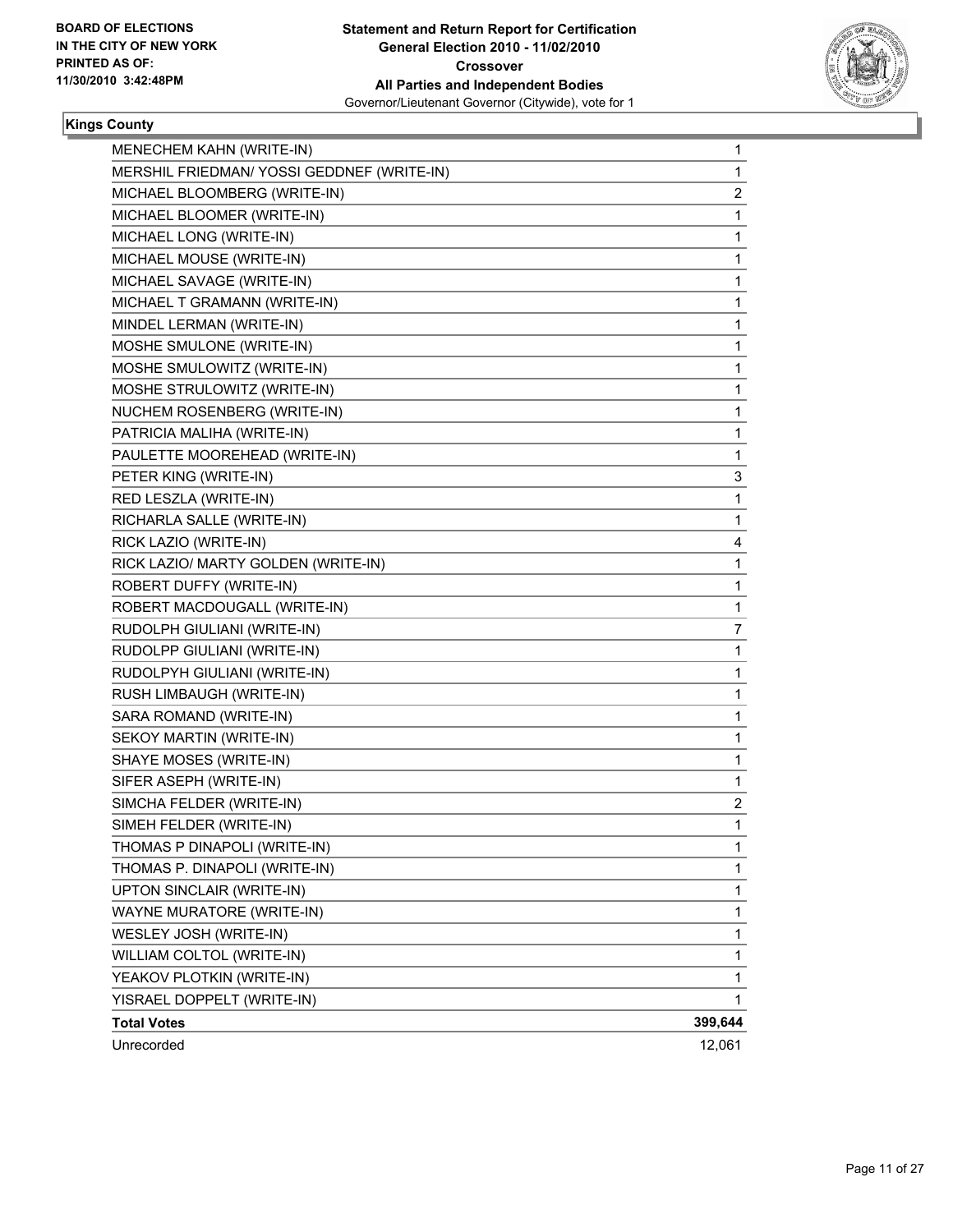

#### **Queens County**

| <b>PUBLIC COUNTER</b>                                | 336,956      |
|------------------------------------------------------|--------------|
| <b>EMERGENCY</b>                                     | 209          |
| ABSENTEE/MILITARY                                    | 7,837        |
| <b>AFFIDAVIT</b>                                     | 4,752        |
| <b>Total Ballots</b>                                 | 351,550      |
| ANDREW M CUOMO / ROBERT J DUFFY (DEMOCRATIC)         | 246,218      |
| CARL P PALADINO / GREGORY J EDWARDS (REPUBLICAN)     | 53,362       |
| ANDREW M CUOMO / ROBERT J DUFFY (INDEPENDENCE)       | 8,111        |
| CARL P PALADINO / GREGORY J EDWARDS (CONSERVATIVE)   | 8,318        |
| ANDREW M CUOMO / ROBERT J DUFFY (WORKING FAMILIES)   | 12,937       |
| HOWIE HAWKINS / GLORIA MATTERA (GREEN)               | 2,165        |
| JIMMY MCMILLAN (RENT IS 2 DAMN HIGH)                 | 2,879        |
| WARREN REDLICH / ALDEN LINK (LIBERTARIAN)            | 1,594        |
| KRISTIN M DAVIS / TANYA GENDELMAN (ANTI-PROHIBITION) | 1,045        |
| CHARLES BARRON / EVA M DOYLE (FREEDOM)               | 4,124        |
| CARL P PALADINO / GREGORY J EDWARDS (TAXPAYERS)      | 323          |
| ADRIAN LONGO (WRITE-IN)                              | 1            |
| ANDREW DEIDD (WRITE-IN)                              | 1            |
| ANDREW HEVESI (WRITE-IN)                             | 1            |
| ANN WELLNER (WRITE-IN)                               | 1            |
| ANTHONY TATANO (WRITE-IN)                            | 1            |
| ARI ALTER (WRITE-IN)                                 | 1            |
| <b>BERNIE COHEN (WRITE-IN)</b>                       | 1            |
| BOZO THE CLOWN (WRITE-IN)                            | 1            |
| <b>BRANDON (WRITE-IN)</b>                            | 1            |
| C. DAVID TEIXEIRA (WRITE-IN)                         | 1            |
| CAONO (WRITE-IN)                                     | 1            |
| CHARLES BARRERY (WRITE-IN)                           | 1            |
| CHARLES BURRON (WRITE-IN)                            | 1            |
| CURTIS SLIWA (WRITE-IN)                              | 1            |
| D. SPINA (WRITE-IN)                                  | 1            |
| DAN FEIN/HARRY D'AGASTINO (WRITE-IN)                 | 1            |
| DAN FEIN/HARRY D'AGUSTINO (WRITE-IN)                 | 1            |
| DAVID A PATERSON (WRITE-IN)                          | 1            |
| DAVID CLARKE JR. (WRITE-IN)                          | 1            |
| DAVID PATERSON (WRITE-IN)                            | 6            |
| DAVID PATERSON/EVA M. DOYLE (WRITE-IN)               | 1            |
| DAVID PATTERSON (WRITE-IN)                           | 9            |
| DAVID SCHWARTZ (WRITE-IN)                            | 1            |
| DECLINED PHANTOM (WRITE-IN)                          | 1            |
| DENNIS CARIELLO (WRITE-IN)                           | 2            |
| DENNIS HUI (WRITE-IN)                                | 1            |
| DIANE HAUSSERMAN (WRITE-IN)                          | 1            |
| DOROTHY MURPHY (WRITE-IN)                            | 1            |
| ED KOCH (WRITE-IN)                                   | 1            |
| EDWARD J. SPIOLLI (WRITE-IN)                         | $\mathbf{1}$ |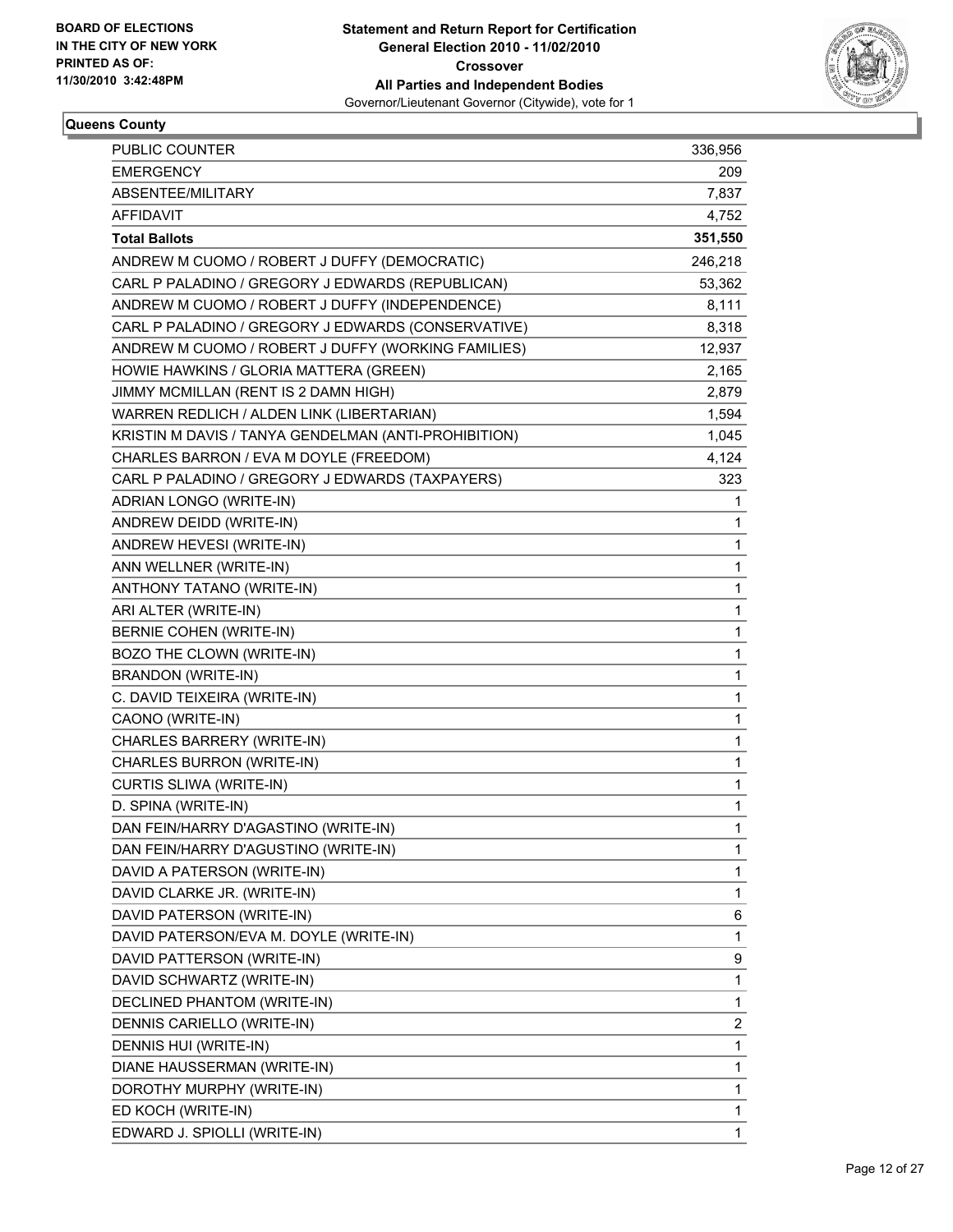

#### **Queens County**

| ELIOT SPITZER (WRITE-IN)                    | 1            |
|---------------------------------------------|--------------|
| ELKANAH ADELMA (WRITE-IN)                   | 1            |
| ERIC ULRICH (WRITE-IN)                      | 1            |
| ERICE DRUATO (WRITE-IN)                     | 1            |
| ERIN K SHIELDS/ ROBERT J DUFFY (WRITE-IN)   | 1            |
| FERNANDO VITTIGLIO (WRITE-IN)               | 1            |
| FRANK MALFITANO/ CRANDALL ROGERS (WRITE-IN) | 1            |
| FRED NATHANSON (WRITE-IN)                   | 1            |
| FUND AUTISM (WRITE-IN)                      | 1            |
| GEMAAL D. BROWN (WRITE-IN)                  | 1            |
| GEORGE PATAKI/ED MALGARO (WRITE-IN)         | 1            |
| HOWARD STERN/ ZENO PLEP (WRITE-IN)          | 1            |
| JAMES GLEANON/WILLIAM BAPTISTA (WRITE-IN)   | 1            |
| JAMES TRIKAS (WRITE-IN)                     | 1            |
| JERRY BROWN (WRITE-IN)                      | 1            |
| JIMMY VAN/ BRAMER E (WRITE-IN)              | 1            |
| JOHN SMITH (WRITE-IN)                       | 1            |
| JONAS BENDER-NASH (WRITE-IN)                | 1            |
| K. WILLINGHAM (WRITE-IN)                    | 2            |
| KATHERINE R MASI (WRITE-IN)                 | 2            |
| KELLY GELFAND (WRITE-IN)                    | 1            |
| KENYATTE TWANE (WRITE-IN)                   | 1            |
| KEVIN BOYLE (WRITE-IN)                      | 2            |
| KEVIN P WARD (WRITE-IN)                     | 1            |
| KRISTEN GILLIBRAND (WRITE-IN)               | 1            |
| LEONARD FAZIOU (WRITE-IN)                   | 1            |
| LISA MURBOWSKI (WRITE-IN)                   | 1            |
| LUCY BERKOWITTZ (WRITE-IN)                  | 1            |
| LUIS PEREZ MAN-ZANO (WRITE-IN)              | 1            |
| M. MOUSE / DON. DUCK (WRITE-IN)             | 1            |
| MABEL LAW (WRITE-IN)                        | 1            |
| MARVIN BETHEA (WRITE-IN)                    | 1            |
| MARY CORDLRON/ JOE GROCRAN (WRITE-IN)       | 1            |
| MICHAEL ABEL (WRITE-IN)                     | 9            |
| MICHAEL BLOOMBERG (WRITE-IN)                | 5            |
| MICHAEL COUGHLIN (WRITE-IN)                 | 1            |
| MICHAEL GABLE (WRITE-IN)                    | 1            |
| MICHAEL V GRASSO (WRITE-IN)                 | 1            |
| MIHAI BUNAI (WRITE-IN)                      | 1            |
| MIKE ABEL (WRITE-IN)                        | 1            |
| MIKE KOCKABRE (WRITE-IN)                    | 2            |
| MINNIE MOUSE (WRITE-IN)                     | 1            |
| MONTGOMERY SUMMA (WRITE-IN)                 | 1            |
| NEIL P RULLO (WRITE-IN)                     | 1            |
| NO NAME (WRITE-IN)                          | 38           |
| NOAH HOPKINS (WRITE-IN)                     | $\mathbf{2}$ |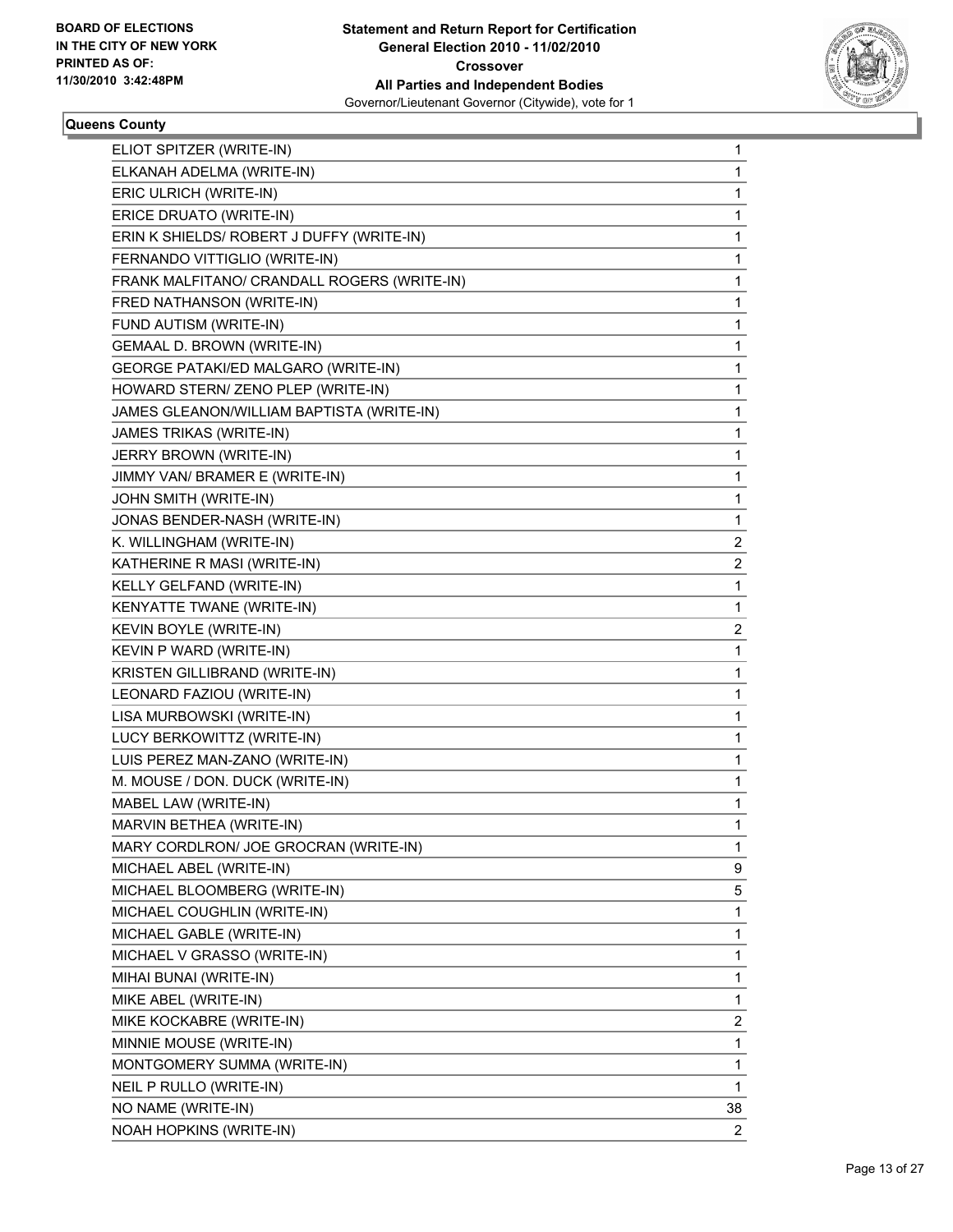

#### **Queens County**

| NORMAN H. FINKELSTEIN (WRITE-IN)              | 1       |
|-----------------------------------------------|---------|
| PATRICK MANLEY (WRITE-IN)                     | 1       |
| PAUL M GOLDFARB (WRITE-IN)                    | 1       |
| PAUL REUBEN (WRITE-IN)                        | 1       |
| PETER KING (WRITE-IN)                         | 1       |
| PETER M. HARGROVE/ROBERT STEPANEK (WRITE-IN)  | 1       |
| RAYMOND GEE (WRITE-IN)                        | 1       |
| RICHARD BUTLER (WRITE-IN)                     | 1       |
| RICHARD RAVITCH (WRITE-IN)                    | 1       |
| RICK LATZERO (WRITE-IN)                       | 1       |
| RICK LAZIO (WRITE-IN)                         | 22      |
| RICK LAZIO/ GREGORY J. EDWARDS (WRITE-IN)     | 1       |
| ROBERT CARLE (WRITE-IN)                       | 1       |
| ROBERT J. CAMPBELL (WRITE-IN)                 | 1       |
| ROBERT PRUBANE (WRITE-IN)                     | 1       |
| RUDOLPH GIULIANI (WRITE-IN)                   | 2       |
| RUDOLPH GUILIANI (WRITE-IN)                   | 1       |
| RUDOLPH GULLIANI (WRITE-IN)                   | 1       |
| RUDY GIULIANI (WRITE-IN)                      | 2       |
| SAMUEL JOHNSON (WRITE-IN)                     | 1       |
| SARA PALIN (WRITE-IN)                         | 1       |
| SEAMUS MARLEY (WRITE-IN)                      | 1       |
| STEVE LEVY (WRITE-IN)                         | 2       |
| STEVEN ROSEN (WRITE-IN)                       | 1       |
| TAHIRA NORTON (WRITE-IN)                      | 1       |
| THOMAS DINAPOLI (WRITE-IN)                    | 1       |
| THOMAS OGNI-BENE/ RUDOLPH GIULIANI (WRITE-IN) | 1       |
| THOMAS P. DINAPOLI (WRITE-IN)                 | 1       |
| TONY AVELLA (WRITE-IN)                        | 1       |
| VOID (WRITE-IN)                               | 9       |
| WALTER N IWACHOW/ DAVID WANG (WRITE-IN)       | 1       |
| WARREN REDLICH (WRITE-IN)                     | 1       |
| WILLIAM J. MILLS JR. (WRITE-IN)               | 1       |
| WILLIAM JEFFERSON CLINTON (WRITE-IN)          | 1       |
| YOSEPH COHEN (WRITE-IN)                       | 1       |
| <b>Total Votes</b>                            | 341,287 |
| Unrecorded                                    | 10,263  |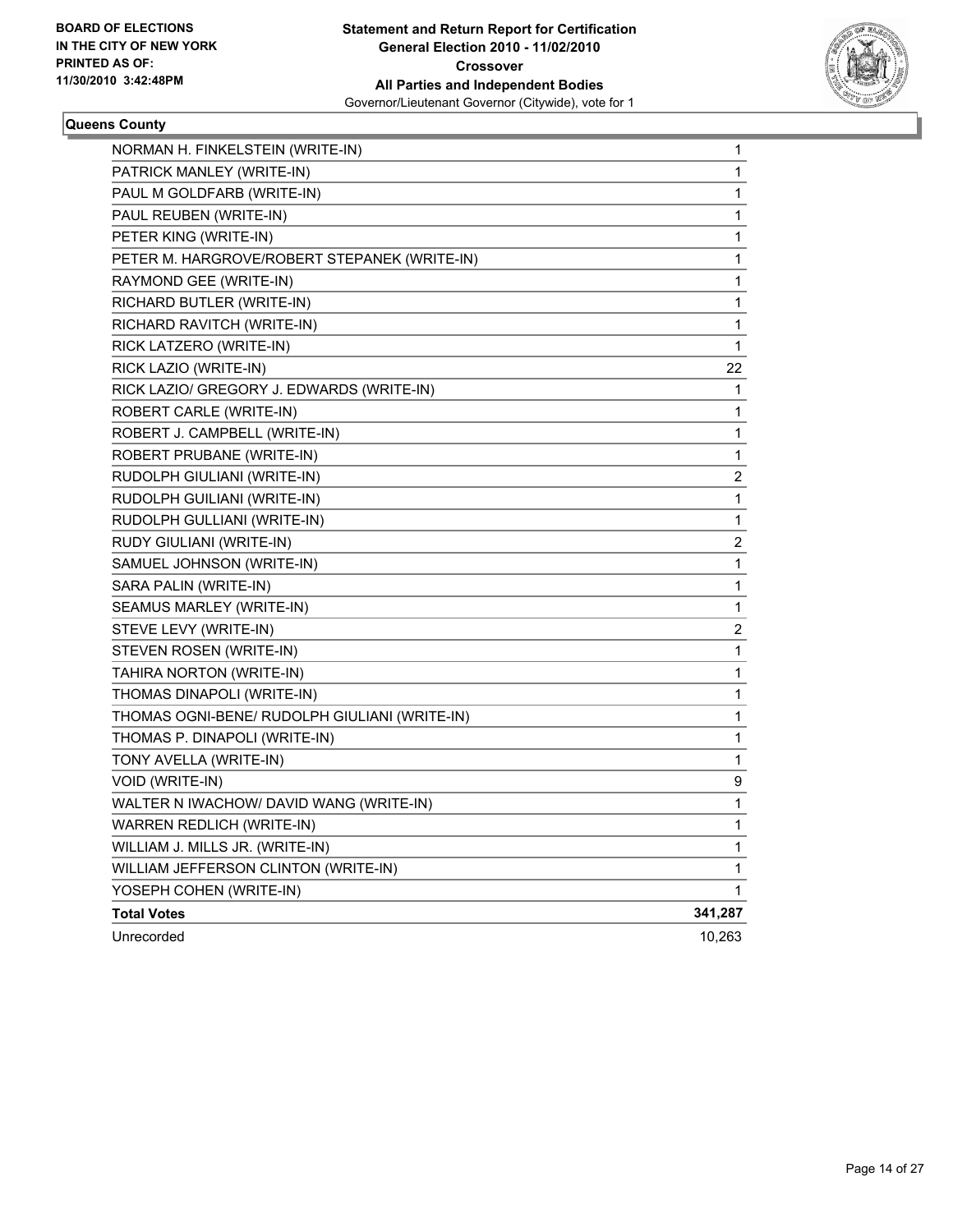

#### **Richmond County**

| <b>PUBLIC COUNTER</b>                                | 94,944       |
|------------------------------------------------------|--------------|
| <b>EMERGENCY</b>                                     | 1            |
| ABSENTEE/MILITARY                                    | 3,229        |
| AFFIDAVIT                                            | 990          |
| <b>Total Ballots</b>                                 | 99,368       |
| ANDREW M CUOMO / ROBERT J DUFFY (DEMOCRATIC)         | 48,744       |
| CARL P PALADINO / GREGORY J EDWARDS (REPUBLICAN)     | 32,487       |
| ANDREW M CUOMO / ROBERT J DUFFY (INDEPENDENCE)       | 3,914        |
| CARL P PALADINO / GREGORY J EDWARDS (CONSERVATIVE)   | 6,174        |
| ANDREW M CUOMO / ROBERT J DUFFY (WORKING FAMILIES)   | 2,874        |
| HOWIE HAWKINS / GLORIA MATTERA (GREEN)               | 552          |
| JIMMY MCMILLAN (RENT IS 2 DAMN HIGH)                 | 913          |
| WARREN REDLICH / ALDEN LINK (LIBERTARIAN)            | 558          |
| KRISTIN M DAVIS / TANYA GENDELMAN (ANTI-PROHIBITION) | 400          |
| CHARLES BARRON / EVA M DOYLE (FREEDOM)               | 340          |
| CARL P PALADINO / GREGORY J EDWARDS (TAXPAYERS)      | 234          |
| AARON LUWISCH (WRITE-IN)                             | 1            |
| ADAM KODZIELA (WRITE-IN)                             | 1            |
| ALEX ZABLOCKI / DOMINICK DERUBBIO (WRITE-IN)         | 1            |
| BETTY STRYKER (WRITE-IN)                             | 1            |
| <b>BLANK (WRITE-IN)</b>                              | $\mathbf{1}$ |
| <b>BUD FOSTER (WRITE-IN)</b>                         | 1            |
| CHRIS RIBANDO (WRITE-IN)                             | 1            |
| CHRISTOPHER CHRISTIE (WRITE-IN)                      | 2            |
| CRAIG GARCHASTY (WRITE-IN)                           | 1            |
| CURTIS SILWA (WRITE-IN)                              | 1            |
| DAIVD PATTERSON (WRITE-IN)                           | $\mathbf{1}$ |
| DANIEL CONNOR (WRITE-IN)                             | 1            |
| DANIEL M DONOVAN (WRITE-IN)                          | 1            |
| DAVID PATTERSON (WRITE-IN)                           | 7            |
| DAVID WRIGHT (WRITE-IN)                              | 1            |
| DISAPPROVED (WRITE-IN)                               | $\mathbf{1}$ |
| DUKE NUKEM (WRITE-IN)                                | 1            |
| ED KOCH (WRITE-IN)                                   | 2            |
| ELIZABETH CAMMARATA (WRITE-IN)                       | 1            |
| ELVIS ROSARIO (WRITE-IN)                             | 1            |
| <b>GOD JESUS CHRIST (WRITE-IN)</b>                   | 1            |
| JAMES A ALFANO / JOSEPH RUSSO (WRITE-IN)             | 1            |
| JOSEPH COLLINS (WRITE-IN)                            | 1            |
| LEN CHIARELLO (WRITE-IN)                             | 2            |
| LORI SADDLER (WRITE-IN)                              | 1            |
| MARC A JOSEPH (WRITE-IN)                             | $\mathbf{1}$ |
| MARC JOSEPH (WRITE-IN)                               | 1            |
| MARK COMPETIELLO (WRITE-IN)                          | 1            |
| MICHAEL R BLOOMBERG (WRITE-IN)                       | 3            |
| MICKEY MOUSE (WRITE-IN)                              | 1            |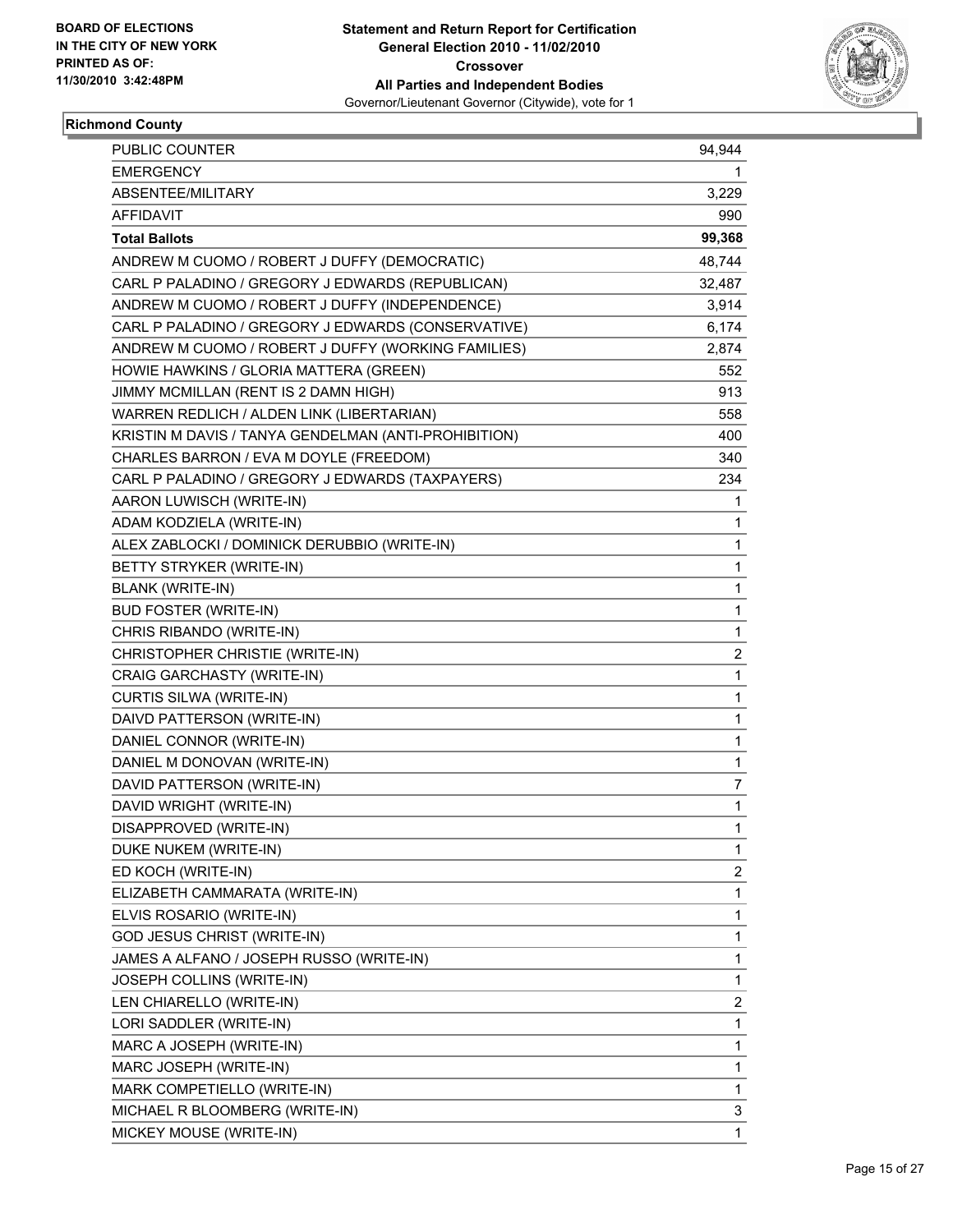

## **Richmond County**

| MIRIAM CUSICK (WRITE-IN)                   | 1              |
|--------------------------------------------|----------------|
| NO NAME (WRITE-IN)                         | 5              |
| NONE (WRITE-IN)                            | 1              |
| NONE-OF-THE-ABOVE (WRITE-IN)               | 1              |
| NORMA SUE WOLFE (WRITE-IN)                 | 1              |
| RAY BARBARINO/STEVEN BARBARINO (WRITE-IN)  | 1              |
| RICK A LAZIO (WRITE-IN)                    | 6              |
| RICK A LAZIO / THOMAS V OGNBENE (WRITE-IN) | 1              |
| ROBERT A BELLO (WRITE-IN)                  | 2              |
| ROBERT HELBOCK (WRITE-IN)                  | 1              |
| ROBERT KENNEDY JR (WRITE-IN)               | 1              |
| RUDOLPH GIULIANI (WRITE-IN)                | 9              |
| RUDOLPH GUILIANI (WRITE-IN)                | 1              |
| RUDOLPH GULIANI (WRITE-IN)                 | $\overline{2}$ |
| RYAN MONKS (WRITE-IN)                      | 1              |
| SAM EAGLE (WRITE-IN)                       | 1              |
| SOME BODY BETTER (WRITE-IN)                | 1              |
| TERESA A ZERILLI (WRITE-IN)                | 1              |
| THOMAS BAROZ (WRITE-IN)                    | 1              |
| WILLIAM J MCGRATH (WRITE-IN)               | 1              |
| WILLIAM J SMITH (WRITE-IN)                 | 1              |
| <b>Total Votes</b>                         | 97,271         |
| Unrecorded                                 | 2,097          |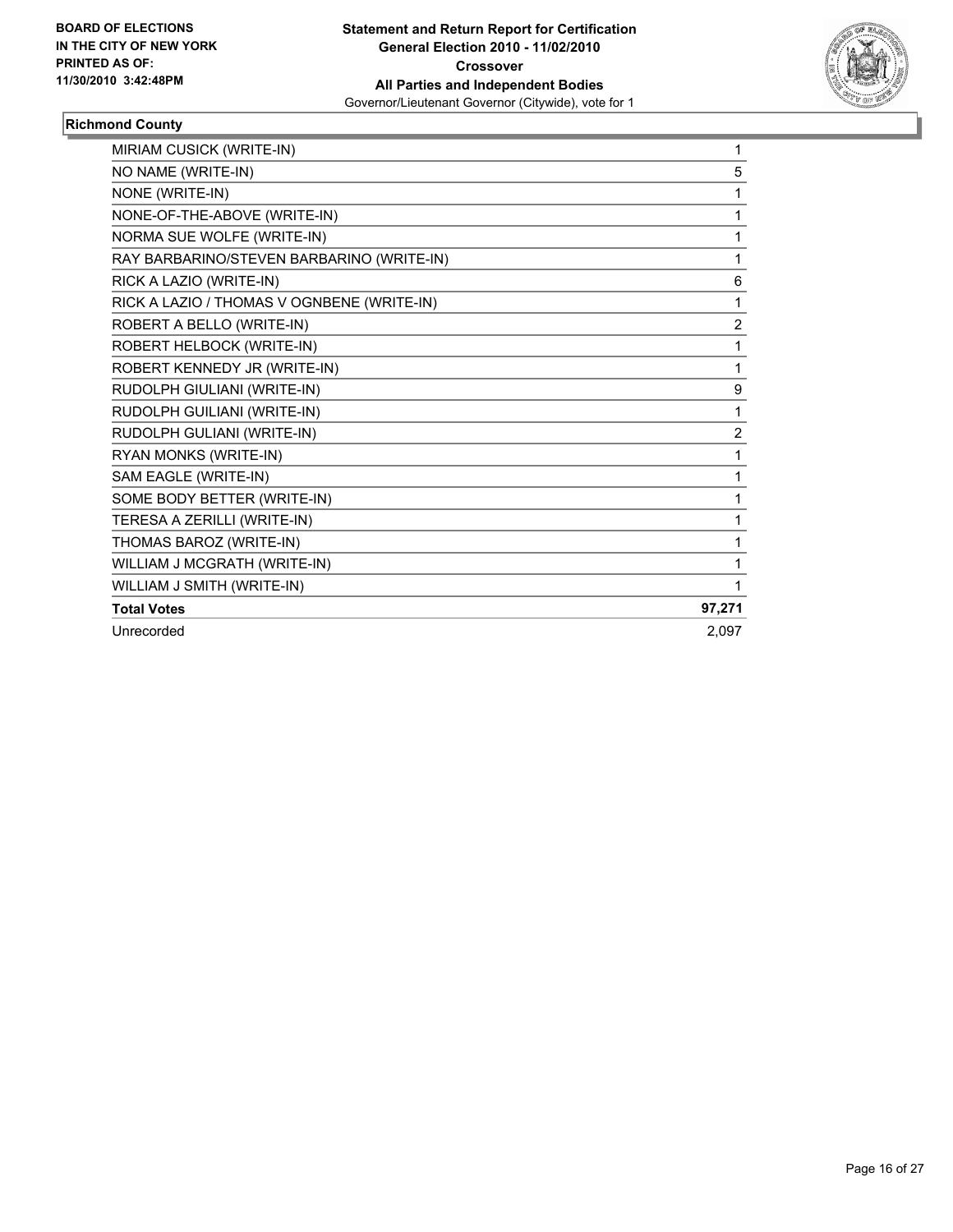

| PUBLIC COUNTER                                       | 1,340,881      |
|------------------------------------------------------|----------------|
| <b>EMERGENCY</b>                                     | 680            |
| ABSENTEE/MILITARY                                    | 30,665         |
| <b>AFFIDAVIT</b>                                     | 28,442         |
| <b>Total Ballots</b>                                 | 1,409,598      |
| ANDREW M CUOMO / ROBERT J DUFFY (DEMOCRATIC)         | 987,585        |
| CARL P PALADINO / GREGORY J EDWARDS (REPUBLICAN)     | 183,615        |
| ANDREW M CUOMO / ROBERT J DUFFY (INDEPENDENCE)       | 33,254         |
| CARL P PALADINO / GREGORY J EDWARDS (CONSERVATIVE)   | 27,591         |
| ANDREW M CUOMO / ROBERT J DUFFY (WORKING FAMILIES)   | 76,953         |
| HOWIE HAWKINS / GLORIA MATTERA (GREEN)               | 10,727         |
| JIMMY MCMILLAN (RENT IS 2 DAMN HIGH)                 | 12,858         |
| WARREN REDLICH / ALDEN LINK (LIBERTARIAN)            | 6,920          |
| KRISTIN M DAVIS / TANYA GENDELMAN (ANTI-PROHIBITION) | 5,444          |
| CHARLES BARRON / EVA M DOYLE (FREEDOM)               | 19,890         |
| CARL P PALADINO / GREGORY J EDWARDS (TAXPAYERS)      | 1,217          |
| A (WRITE-IN)                                         | 2              |
| A ANDRE (WRITE-IN)                                   | 1              |
| AARON LUWISCH (WRITE-IN)                             | 1              |
| ABRAHAM STERN (WRITE-IN)                             | $\overline{2}$ |
| ABSTAIN (WRITE-IN)                                   | 1              |
| ADAM KODZIELA (WRITE-IN)                             | 1              |
| ADRIAN LONGO (WRITE-IN)                              | 1              |
| AISHAH BRUNO (WRITE-IN)                              | 1              |
| ALBA PENA (WRITE-IN)                                 | 1              |
| ALEX BROOK KRUSNIX (WRITE-IN)                        | 1              |
| ALEX SHERER (WRITE-IN)                               | 1              |
| ALEX ZABLOCKI / DOMINICK DERUBBIO (WRITE-IN)         | 1              |
| ALEXANDER BENNETT SCHWARTZ (WRITE-IN)                | 1              |
| AMANDA E HUNTENGER (WRITE-IN)                        | 1              |
| AMBER D ALBERT (WRITE-IN)                            | 1              |
| AMO HOUGHTON (WRITE-IN)                              | 1              |
| ANDERSON CUOMO (WRITE-IN)                            | 1              |
| ANDI WEISS BARTCBAK (WRITE-IN)                       | 2              |
| ANDREW B. FREEDLAND (WRITE-IN)                       | 1              |
| ANDREW CUOMO VOID (WRITE-IN)                         | 2              |
| ANDREW DEIDD (WRITE-IN)                              | 1              |
| ANDREW HEVESI (WRITE-IN)                             | 1              |
| ANDREW M. CUOMO (WRITE-IN)                           | 1              |
| ANN WELLNER (WRITE-IN)                               | 1              |
| ANTHONY CANONITY (WRITE-IN)                          | 1              |
| ANTHONY TATANO (WRITE-IN)                            | 1              |
| ANYONE ELSE (WRITE-IN)                               | 1              |
| AR BERNARD (WRITE-IN)                                | 1              |
| ARI ALTER (WRITE-IN)                                 | 1              |
| ATHEL SCHWARTZ (WRITE-IN)                            | $\mathbf{1}$   |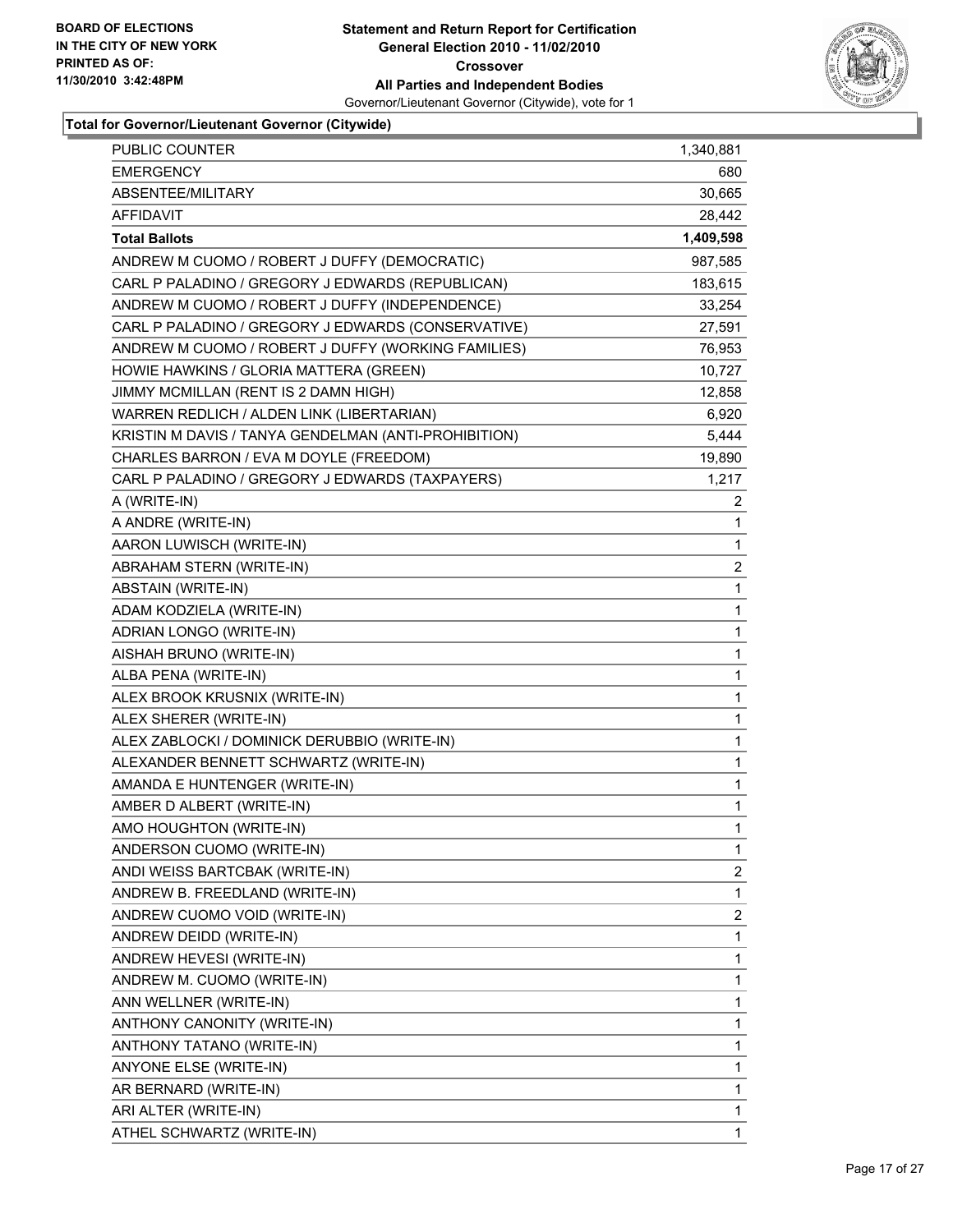

| AUDREY ELIZABETH CLAIRE HIGGINS (WRITE-IN) | 1 |
|--------------------------------------------|---|
| <b>B BLANCO (WRITE-IN)</b>                 | 1 |
| <b>BARRY BROTHERS (WRITE-IN)</b>           | 1 |
| <b>BASIL PATTERSON (WRITE-IN)</b>          | 1 |
| BELLA RAOLI (WRITE-IN)                     | 1 |
| BELLA SINGER (WRITE-IN)                    | 1 |
| BERNIE COHEN (WRITE-IN)                    | 1 |
| BETSY GOTBAUM (WRITE-IN)                   | 1 |
| BETSY GOTBAUM/ ROBERT DUFFY (WRITE-IN)     | 1 |
| BETTY STRYKER (WRITE-IN)                   | 1 |
| BIG BIRD (WRITE-IN)                        | 1 |
| BILL CLINTON (WRITE-IN)                    | 1 |
| BILL THOMPSON (WRITE-IN)                   | 1 |
| <b>BLANK (WRITE-IN)</b>                    | 1 |
| <b>BOB TURNER (WRITE-IN)</b>               | 1 |
| BONNIE MARIE POINTER (WRITE-IN)            | 1 |
| BOZO (WRITE-IN)                            | 1 |
| BOZO THE CLOWN (WRITE-IN)                  | 1 |
| <b>BRANDON (WRITE-IN)</b>                  | 1 |
| BRIAN DIETER (WRITE-IN)                    | 1 |
| <b>BUD FOSTER (WRITE-IN)</b>               | 1 |
| C. DAVID TEIXEIRA (WRITE-IN)               | 1 |
| CAONO (WRITE-IN)                           | 1 |
| CARL (WRITE-IN)                            | 1 |
| CARL PALADINO VOID (WRITE-IN)              | 1 |
| CAROLINE COLEMAN (WRITE-IN)                | 1 |
| CATHLEEN I MAYE (WRITE-IN)                 | 1 |
| CELIA CASTRO MALASPIA (WRITE-IN)           | 1 |
| CHAING KATZ (WRITE-IN)                     | 1 |
| CHARLES BARRERY (WRITE-IN)                 | 1 |
| CHARLES BURRON (WRITE-IN)                  | 1 |
| CHELSEA HANDLER (WRITE-IN)                 | 1 |
| CHERIE GOON (WRITE-IN)                     | 1 |
| CHOLE BUREN (WRITE-IN)                     | 1 |
| CHRIS CHRISTIE (WRITE-IN)                  | 1 |
| CHRIS CRISTIC (WRITE-IN)                   | 1 |
| CHRIS RIBANDO (WRITE-IN)                   | 1 |
| CHRISMA WILLIAMS (WRITE-IN)                | 1 |
| CHRISTEN DAVIS (WRITE-IN)                  | 1 |
| CHRISTOPHER BURICH (WRITE-IN)              | 1 |
| CHRISTOPHER CHRISTIE (WRITE-IN)            | 2 |
| CONSTANTINE (WRITE-IN)                     | 1 |
| COURTNEY HIGGINS (WRITE-IN)                | 1 |
| CRAIG GARCHASTY (WRITE-IN)                 | 1 |
| CURIP PALADINO (WRITE-IN)                  | 1 |
| CURTIS SILWA (WRITE-IN)                    | 1 |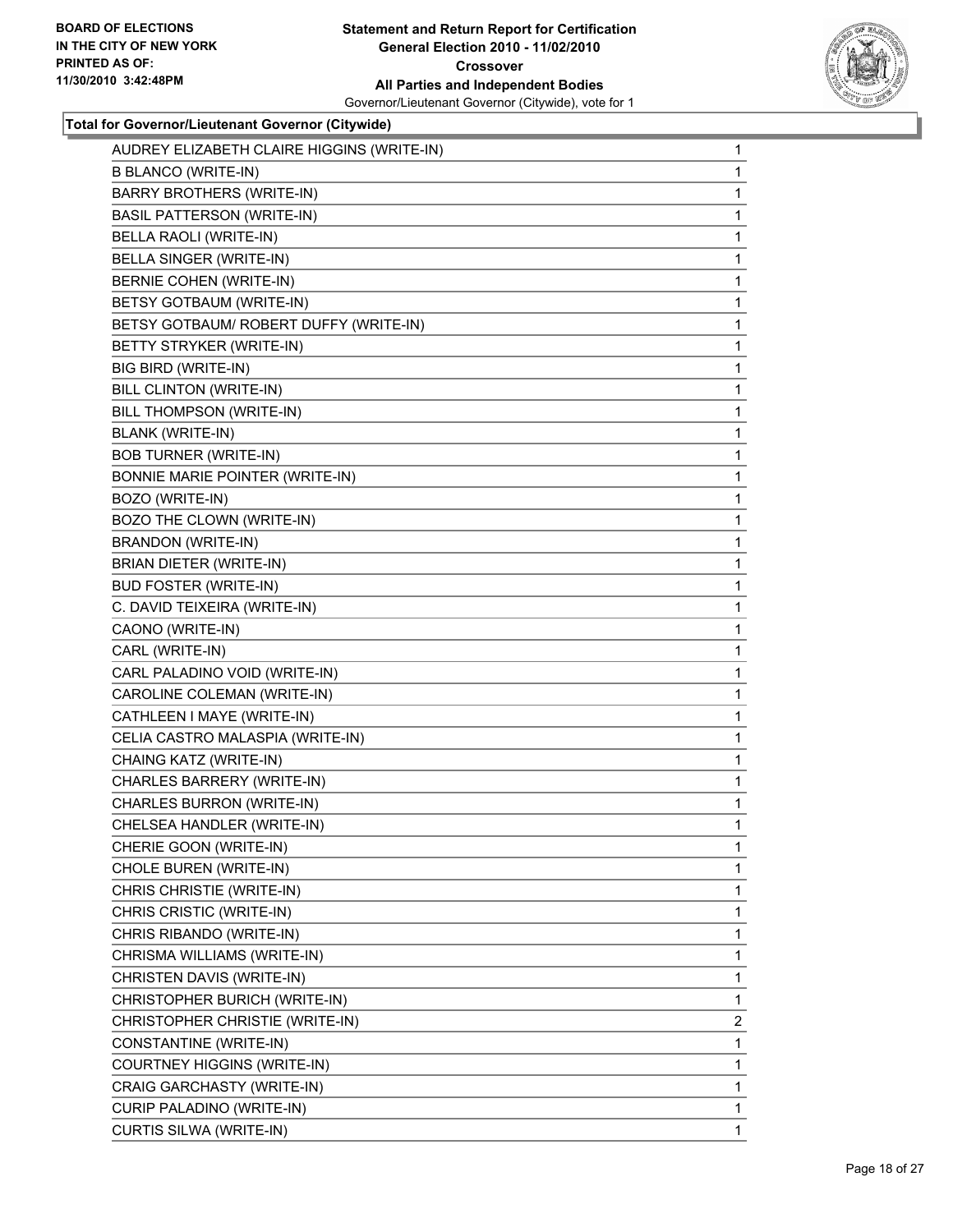

| CURTIS SLIWA (WRITE-IN)                                  | 2              |
|----------------------------------------------------------|----------------|
| CURTIS SLIWA/FRANK MCRAND (WRITE-IN)                     | 1              |
| D DUCK (WRITE-IN)                                        | 1              |
| D. SPINA (WRITE-IN)                                      | 1              |
| DAIVD PATTERSON (WRITE-IN)                               | 1              |
| DAN BONANNO (WRITE-IN)                                   | 1              |
| DAN FEIN & HARRY D'AGOSTINO (WRITE-IN)                   | 1              |
| DAN FEIN & HARRY D'AGOSTINO SOCIALIST WORKERS (WRITE-IN) | 1              |
| DAN FEIN (WRITE-IN)                                      | 4              |
| DAN FEIN AND HARRY DAGARTINO (WRITE-IN)                  | 2              |
| DAN FEIN HARRY DAGOSTINO (WRITE-IN)                      | 1              |
| DAN FEIN HARRY D'AGOSTINO (WRITE-IN)                     | 2              |
| DAN FEIN SOCIALIST WORKER PARTY (WRITE-IN)               | 1              |
| DAN FEIN/HARRY D'AGASTINO (WRITE-IN)                     | 1              |
| DAN FEIN/HARRY D'AGUSTINO (WRITE-IN)                     | 1              |
| DAN FEN (WRITE-IN)                                       | 1              |
| DAN FEN/HARRY DIAGOSTINO (WRITE-IN)                      | 1              |
| DAN FOUTS (WRITE-IN)                                     | 1              |
| DAN MALLOY (WRITE-IN)                                    | 1              |
| DAN SENOR (WRITE-IN)                                     | 1              |
| DANIEL CONNOR (WRITE-IN)                                 | 1              |
| DANIEL FEIN AND HARRY D'AGOSTINO (WRITE-IN)              | 1              |
| DANIEL LIPSMAN (WRITE-IN)                                | $\overline{2}$ |
| DANIEL M DONOVAN (WRITE-IN)                              | 1              |
| DAVID (WRITE-IN)                                         | 1              |
| DAVID A PATERSON (WRITE-IN)                              | 1              |
| DAVID A. COARD (WRITE-IN)                                | 1              |
| DAVID A. PATTERSON (WRITE-IN)                            | 1              |
| DAVID CLARKE JR. (WRITE-IN)                              | 1              |
| DAVID J PECHEFSKY (WRITE-IN)                             | 1              |
| DAVID OCASIO (WRITE-IN)                                  | 1              |
| DAVID PATERSON (WRITE-IN)                                | 38             |
| DAVID PATERSON/EVA M. DOYLE (WRITE-IN)                   | 1              |
| DAVID PATTERSON (WRITE-IN)                               | 37             |
| DAVID RHODES (WRITE-IN)                                  | 1              |
| DAVID SCHWARTZ (WRITE-IN)                                | 1              |
| DAVID THE VOICE STEIN (WRITE-IN)                         | 1              |
| DAVID WRIGHT (WRITE-IN)                                  | 1              |
| DECLINED PHANTOM (WRITE-IN)                              | 1              |
| DENISE J BURGES (WRITE-IN)                               | 1              |
| DENNIS CARIELLO (WRITE-IN)                               | 2              |
| DENNIS HUI (WRITE-IN)                                    | 1              |
| DIANE HAUSSERMAN (WRITE-IN)                              | 1              |
| DIANE M GATTO (WRITE-IN)                                 | 1              |
| DICK LAZIE (WRITE-IN)                                    | 1              |
| DISAPPROVED (WRITE-IN)                                   | 1              |
|                                                          |                |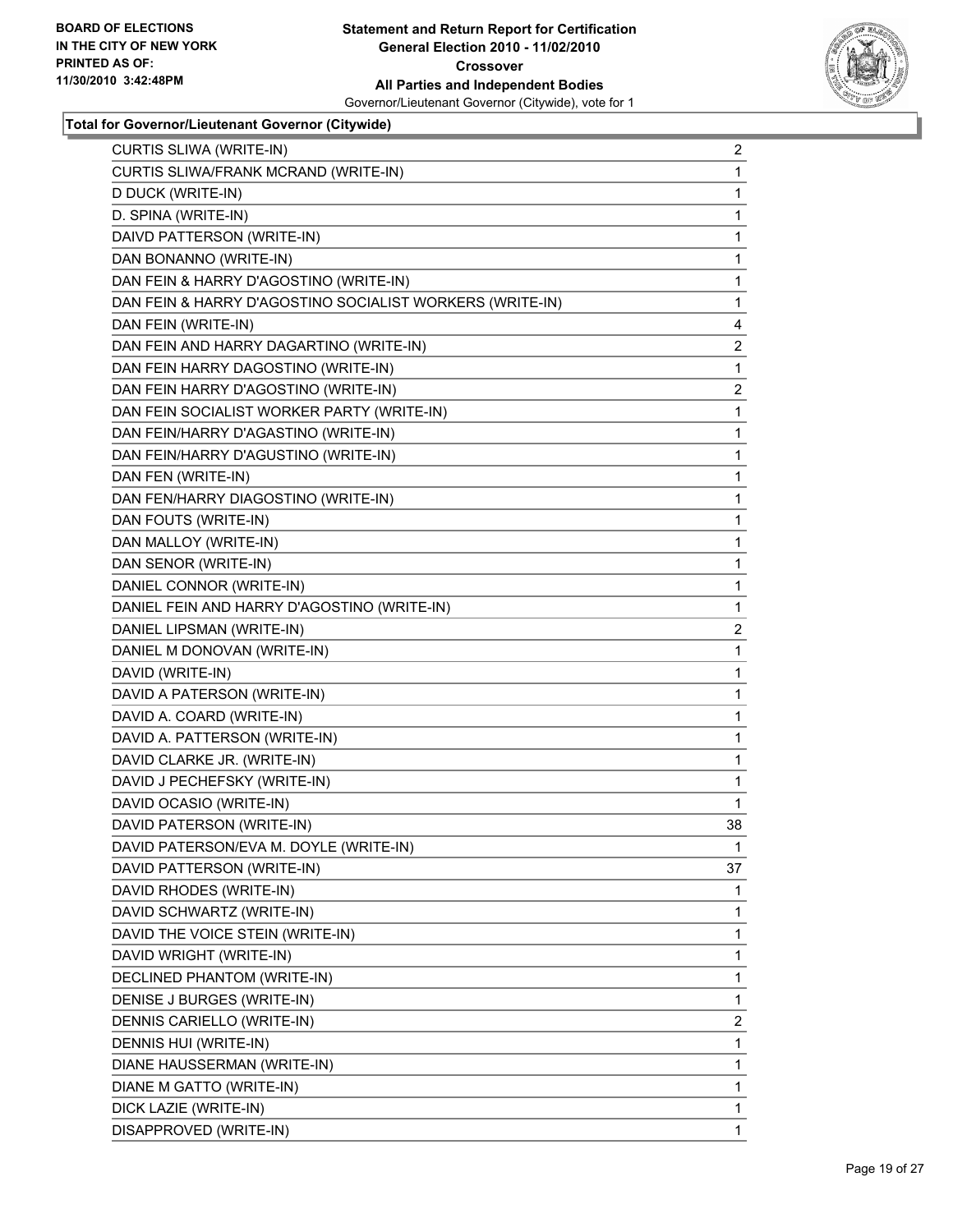

| DONALD DUCK (WRITE-IN)                            | $\mathbf{1}$   |
|---------------------------------------------------|----------------|
| DONALD VAN SING (WRITE-IN)                        | 2              |
| DOROTHY MURPHY (WRITE-IN)                         | 1              |
| DR RK AND DANES (WRITE-IN)                        | 1              |
| DUDA (WRITE-IN)                                   | 1              |
| DUKE NUKEM (WRITE-IN)                             | 1              |
| EARL PALAD EDWARDS (WRITE-IN)                     | 1              |
| ED HEREN (WRITE-IN)                               | 1              |
| ED KOCH (WRITE-IN)                                | 5              |
| ED PENNFELD (WRITE-IN)                            | 1              |
| EDITH CERONE (WRITE-IN)                           | 1              |
| EDUMAND C BURNS (WRITE-IN)                        | 1              |
| EDWARD J. SPIOLLI (WRITE-IN)                      | 1              |
| EDWARD ROTHSTEIN (WRITE-IN)                       | 2              |
| EIKA ARNOLD (WRITE-IN)                            | 1              |
| ELEANOR ROOSEVELT (WRITE-IN)                      | 1              |
| ELI YAHU KAPLOU (WRITE-IN)                        | 1              |
| ELIOT SPITZER (WRITE-IN)                          | $\overline{c}$ |
| ELIZABETH CAMMARATA (WRITE-IN)                    | 1              |
| ELKANAH ADELMA (WRITE-IN)                         | 1              |
| ELLIOT SPITZER (WRITE-IN)                         | 3              |
| ELVIS ROSARIO (WRITE-IN)                          | 1              |
| ERIC COSTELLO (WRITE-IN)                          | 1              |
| ERIC DIMICHELE (WRITE-IN)                         | 1              |
| ERIC DINALLA (WRITE-IN)                           | 1              |
| ERIC SCHNEIDERMAN (WRITE-IN)                      | 1              |
| ERIC ULRICH (WRITE-IN)                            | 1              |
| ERICE DRUATO (WRITE-IN)                           | 1              |
| ERIN K SHIELDS/ ROBERT J DUFFY (WRITE-IN)         | 1              |
| ERNEST FRIEDMAN (WRITE-IN)                        | $\overline{a}$ |
| ERNEST MALARELLI AND GREGORY J EDWARDS (WRITE-IN) | 1              |
| ESTHER OTTILE/LEWIS RUSCH (WRITE-IN)              | 1              |
| ETERNAL FATHER & LORD (WRITE-IN)                  | 1              |
| FAZIO (WRITE-IN)                                  | 1              |
| FERNANDO FERRER AND ADOLFO CARRION JR (WRITE-IN)  | 1              |
| FERNANDO VITTIGLIO (WRITE-IN)                     | 1              |
| FRANK MALFITANO/ CRANDALL ROGERS (WRITE-IN)       | 1              |
| FRED MAZELIS SOCIALIST EQUALITY PARTY (WRITE-IN)  | 1              |
| FRED NATHANSON (WRITE-IN)                         | 1              |
| FULL PUBLIC FUNDING (WRITE-IN)                    | 1              |
| FUND AUTISM (WRITE-IN)                            | 1              |
| <b>GAY MARRIAGE (WRITE-IN)</b>                    | 1              |
| GEMAAL D. BROWN (WRITE-IN)                        | 1              |
| GENE RUSSIANOFF (WRITE-IN)                        | 1              |
| <b>GEORGE PATAKI (WRITE-IN)</b>                   | 5              |
| GEORGE PATAKI/ED MALGARO (WRITE-IN)               | 1              |
|                                                   |                |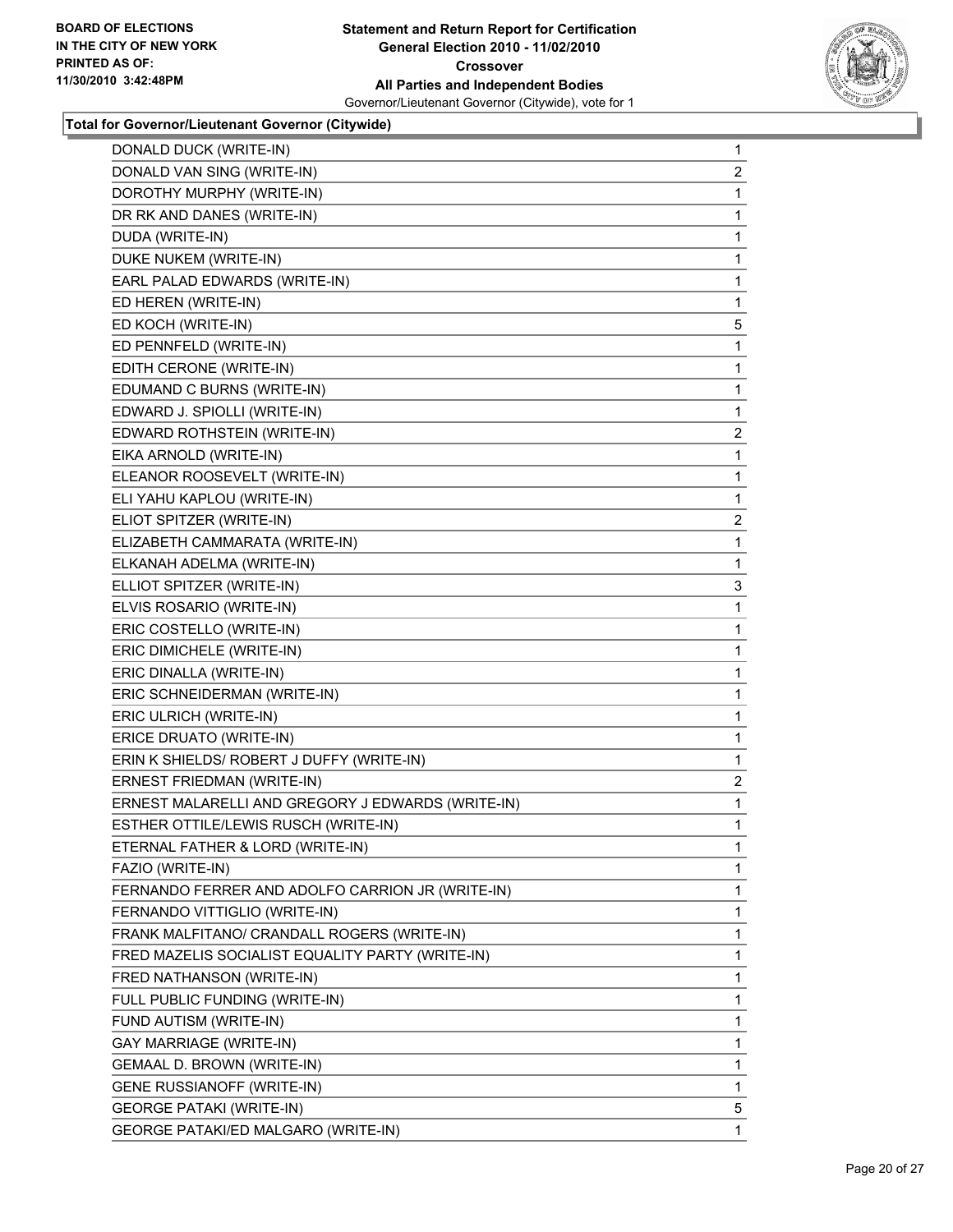

| GIACUMO GROSSO (WRITE-IN)                       | 1                       |
|-------------------------------------------------|-------------------------|
| <b>GLENN NOCERA (WRITE-IN)</b>                  | 1                       |
| <b>GLORIA MAHERA (WRITE-IN)</b>                 | 1                       |
| GOD JESUS CHRIST (WRITE-IN)                     | 1                       |
| GOVERNOR DAN FEIN - SOCIALIST WORKER (WRITE-IN) | 2                       |
| GREGORY J EDWARDS VOID (WRITE-IN)               | 1                       |
| <b>GUY MOLINARI (WRITE-IN)</b>                  | $\overline{2}$          |
| HARRY DAGOSTINO (WRITE-IN)                      | 2                       |
| HARRY D'AGUSTINO L.T GOV. PARTY (WRITE-IN)      | 1                       |
| HARRY DIAGOSTINO (WRITE-IN)                     | $\overline{2}$          |
| HOMER SIMPSON (WRITE-IN)                        | 1                       |
| HOWARD JOEL FRIEDMAM (WRITE-IN)                 | 1                       |
| HOWARD PHILLIPS (WRITE-IN)                      | 1                       |
| HOWARD STERN/ ZENO PLEP (WRITE-IN)              | 1                       |
| HUGH CAREY (WRITE-IN)                           | 2                       |
| HUGH CARLY (WRITE-IN)                           | $\overline{2}$          |
| HUSHE SMOLONITZ (WRITE-IN)                      | 1                       |
| I AM GOVERNMENT RACHEL E BOSCHEY (WRITE-IN)     | 1                       |
| I OBJECT TO NO TERM LIMITS (WRITE-IN)           | 1                       |
| <b>IBERT G SCHULTZ (WRITE-IN)</b>               | 1                       |
| ISH PEE PEE (WRITE-IN)                          | 1                       |
| JACK TRADA (WRITE-IN)                           | 1                       |
| JACKIE TREEHORN (WRITE-IN)                      | 1                       |
| JACOB FARKAS (WRITE-IN)                         | 1                       |
| JALILA A BELL (WRITE-IN)                        | 1                       |
| JAMES A ALFANO / JOSEPH RUSSO (WRITE-IN)        | 1                       |
| JAMES BARRON (WRITE-IN)                         | 1                       |
| JAMES BORGIN 3RD (WRITE-IN)                     | 1                       |
| JAMES BRIEF (WRITE-IN)                          | 1                       |
| JAMES CHAPPELL (WRITE-IN)                       | 1                       |
| JAMES FINEGEROTH (WRITE-IN)                     | 1                       |
| JAMES GLEANON/WILLIAM BAPTISTA (WRITE-IN)       | 1                       |
| JAMES ROBINSON (WRITE-IN)                       | 1                       |
| JAMES TRIKAS (WRITE-IN)                         | 1                       |
| JAN CREDO (WRITE-IN)                            | 1                       |
| JAN MUELLER (WRITE-IN)                          | 1                       |
| JANE FALKENSTEIN & JOHN MCCARTHY (WRITE-IN)     | 1                       |
| JASON CORNELIO (WRITE-IN)                       | 1                       |
| JEFFREY DOTEL (WRITE-IN)                        | $\overline{\mathbf{c}}$ |
| JEREMY SEIDEMAN (WRITE-IN)                      | 1                       |
| JERRY BROWN (WRITE-IN)                          | 1                       |
| JERRY SILVER (WRITE-IN)                         | 1                       |
| JERRY TOMANELLI (WRITE-IN)                      | 2                       |
| JIMMY VAN/ BRAMER E (WRITE-IN)                  | 1                       |
| JOE LIEBERMAN (WRITE-IN)                        | 1                       |
| JOHN A GOLEC (WRITE-IN)                         | $\overline{2}$          |
|                                                 |                         |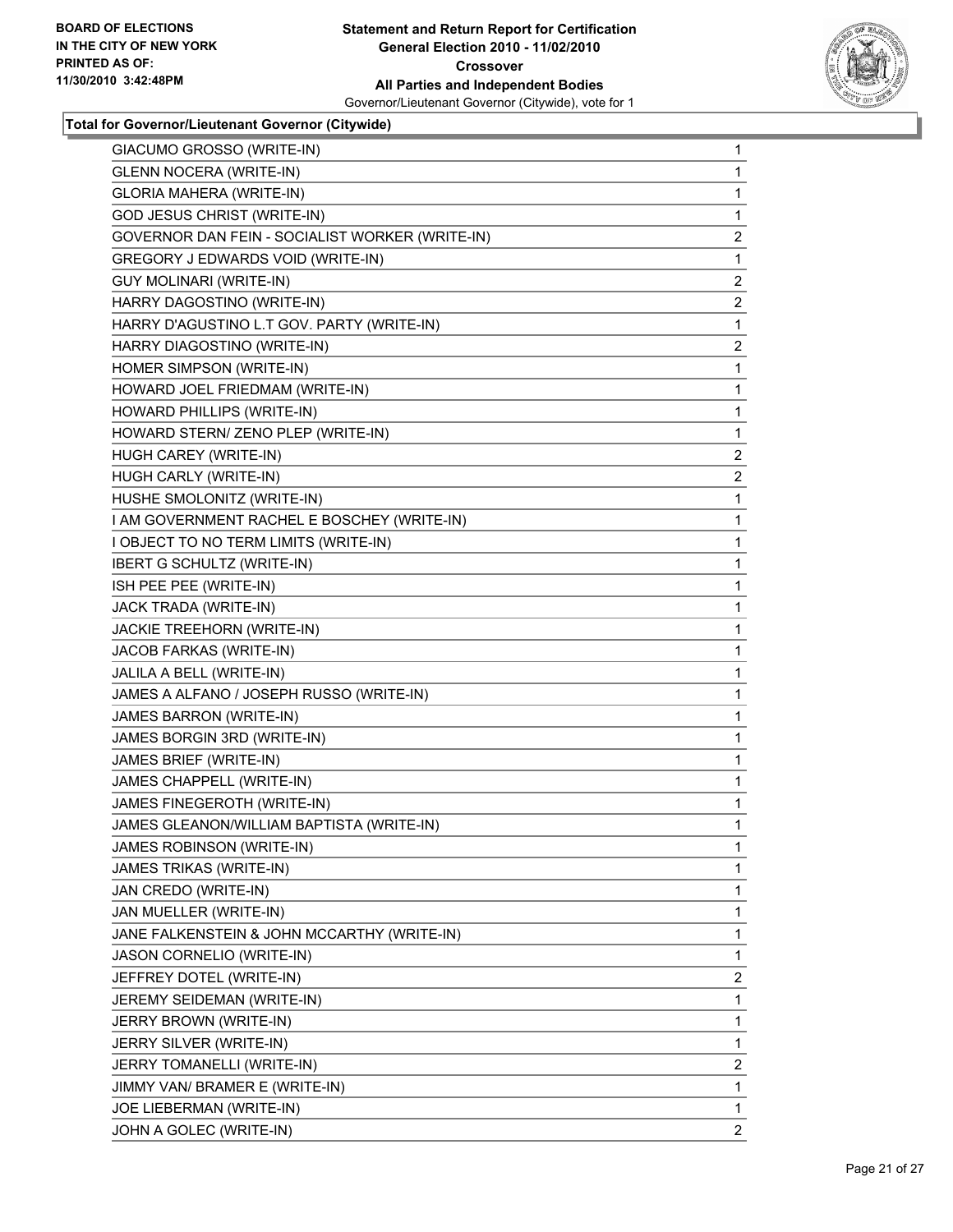

| JOHN DELGROSSO (WRITE-IN)                | 1              |
|------------------------------------------|----------------|
| JOHN DONELIN (WRITE-IN)                  | 1              |
| JOHN LASULA (WRITE-IN)                   | $\overline{2}$ |
| JOHN NEMJO (WRITE-IN)                    | 1              |
| JOHN P. CAHILL (WRITE-IN)                | 1              |
| JOHN SHEEHY (WRITE-IN)                   | 1              |
| JOHN SMITH (WRITE-IN)                    | 3              |
| JOHN VARRIOCHIO (WRITE-IN)               | $\overline{2}$ |
| JON EDWARDS (WRITE-IN)                   | 1              |
| JON STEWART (WRITE-IN)                   | 1              |
| JONAS BENDER-NASH (WRITE-IN)             | 1              |
| JOSE A BORGES & JOSE R BORGES (WRITE-IN) | 1              |
| JOSEPH COLLINS (WRITE-IN)                | 1              |
| JOSEPH GENTILI (WRITE-IN)                | 1              |
| JOSEPH PALISITS (WRITE-IN)               | 1              |
| JUDGE JUDY (WRITE-IN)                    | 1              |
| JUDITH KAYE (WRITE-IN)                   | 1              |
| K. WILLINGHAM (WRITE-IN)                 | $\overline{2}$ |
| KARYN RODUS (WRITE-IN)                   | 1              |
| KATE COHEN (WRITE-IN)                    | 1              |
| KATHERINE R MASI (WRITE-IN)              | $\overline{2}$ |
| KAY LARSON (WRITE-IN)                    | 1              |
| KAYZA ZAJACK (WRITE-IN)                  | 1              |
| KEITH HAMILTON (WRITE-IN)                | 1              |
| KELLY GELFAND (WRITE-IN)                 | 1              |
| KEN COUGHLIN (WRITE-IN)                  | 1              |
| KEN LANGONE (WRITE-IN)                   | 1              |
| KENYATTE TWANE (WRITE-IN)                | 1              |
| <b>KERRY HAYNES (WRITE-IN)</b>           | 1              |
| KEVIN BOYLE (WRITE-IN)                   | 2              |
| KEVIN KRAMIE (WRITE-IN)                  | 1              |
| KEVIN P WARD (WRITE-IN)                  | 1              |
| KIRK SUNDAY (WRITE-IN)                   | 1              |
| KRISTEN DAVIS (WRITE-IN)                 | 1              |
| KRISTEN GESSWEIN FEALY (WRITE-IN)        | 1              |
| KRISTEN GILLIBRAND (WRITE-IN)            | 1              |
| KYLE PFORTMILLER (WRITE-IN)              | 1              |
| L. ARTHUR EGAN (WRITE-IN)                | 1              |
| LANDRY FIELDS (WRITE-IN)                 | 1              |
| LARINE NELSON (WRITE-IN)                 | 1              |
| LARRY MAGGRENK (WRITE-IN)                | 1              |
| LARRY MONTY (WRITE-IN)                   | 1              |
| LEE WILLIAMS ROSE (WRITE-IN)             | 1              |
| LEN CHIARELLO (WRITE-IN)                 | 2              |
| LENNY BRISCOE (WRITE-IN)                 | 1              |
| LEONARD FAZIOU (WRITE-IN)                | 1.             |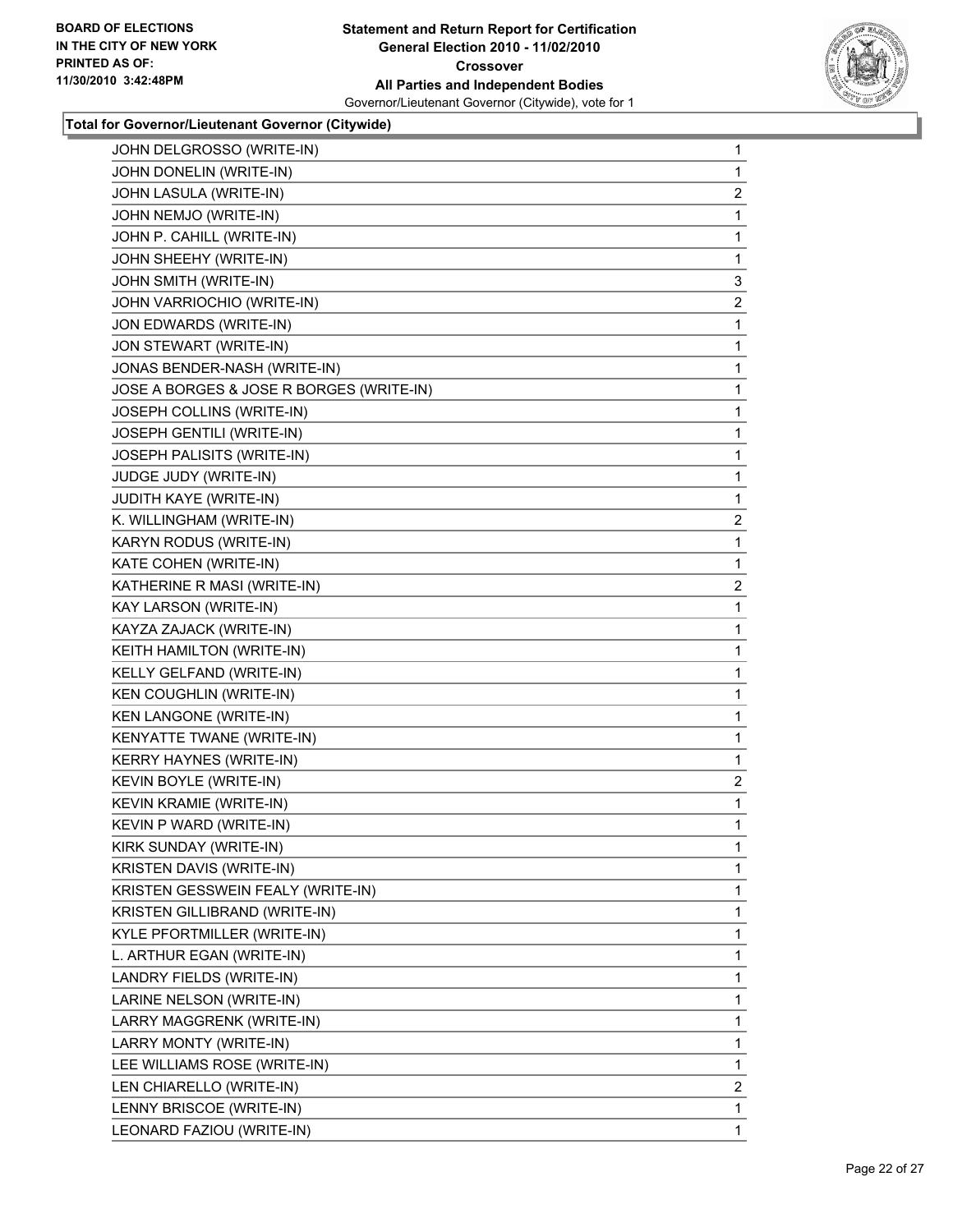

| LEONARD VAISMAN (WRITE-IN)                  | 1            |
|---------------------------------------------|--------------|
| LEW LEHRMAN (WRITE-IN)                      | 1            |
| LISA DENICOLD (WRITE-IN)                    | 1            |
| LISA MURBOWSKI (WRITE-IN)                   | 1            |
| LIZ MORIN (WRITE-IN)                        | 1            |
| LORD JESUS CHRIST THE SON OF GOD (WRITE-IN) | 1            |
| LORI SADDLER (WRITE-IN)                     | 1            |
| LORRAINE NELSON (WRITE-IN)                  | 1            |
| LOWELL WEIDER (WRITE-IN)                    | 2            |
| LUCRETIA R. POTTER (WRITE-IN)               | 1            |
| LUCY BERKOWITTZ (WRITE-IN)                  | 1            |
| LUIS PEREZ MAN-ZANO (WRITE-IN)              | 1            |
| LYNDREW NESMITH (WRITE-IN)                  | 1            |
| M. MOUSE / DON. DUCK (WRITE-IN)             | 1            |
| MABEL LAW (WRITE-IN)                        | 1            |
| MARC A JOSEPH (WRITE-IN)                    | 1            |
| MARC JOSEPH (WRITE-IN)                      | 1            |
| MARGARET TRINGLE (WRITE-IN)                 | 1            |
| MARIAN M CHEN (WRITE-IN)                    | 1            |
| MARIO CUOMO (WRITE-IN)                      | 4            |
| MARK COMPETIELLO (WRITE-IN)                 | 1            |
| MARK GREEN (WRITE-IN)                       | 1            |
| MARK HOOPS (WRITE-IN)                       | 1            |
| MARK HORLEY (WRITE-IN)                      | 3            |
| MARTIN TOWNLEY/ CATE TOWNLEY (WRITE-IN)     | 1            |
| MARTY GOLDEN (WRITE-IN)                     | 1            |
| MARTY MARKOWITZ (WRITE-IN)                  | 1            |
| MARVIN BETHEA (WRITE-IN)                    | 1            |
| MARY CORDLRON/ JOE GROCRAN (WRITE-IN)       | 1            |
| MARYANNE SLULLEY (WRITE-IN)                 | 1            |
| MARZETTA HARRIS (WRITE-IN)                  | 1            |
| MASHE SKURNITZ (WRITE-IN)                   | 1            |
| MASHIACH BENDAVID (WRITE-IN)                | 1            |
| MATTHEW NICHOLS (WRITE-IN)                  | $\mathbf{1}$ |
| MAURICE MICHAANE (WRITE-IN)                 | 2            |
| MELVIN KLIEN (WRITE-IN)                     | 1            |
| MENECHEM KAHN (WRITE-IN)                    | 1            |
| MERSHIL FRIEDMAN/ YOSSI GEDDNEF (WRITE-IN)  | 1            |
| MICHAEL ABEL (WRITE-IN)                     | 9            |
| MICHAEL BLOOMBERG (WRITE-IN)                | 38           |
| MICHAEL BLOOMER (WRITE-IN)                  | 1            |
| MICHAEL BLOOMING (WRITE-IN)                 | 1            |
| MICHAEL BURGESS (WRITE-IN)                  | 1            |
| MICHAEL COUGHLIN (WRITE-IN)                 | 1            |
| MICHAEL GABLE (WRITE-IN)                    | 1            |
| MICHAEL LONG (WRITE-IN)                     | 1            |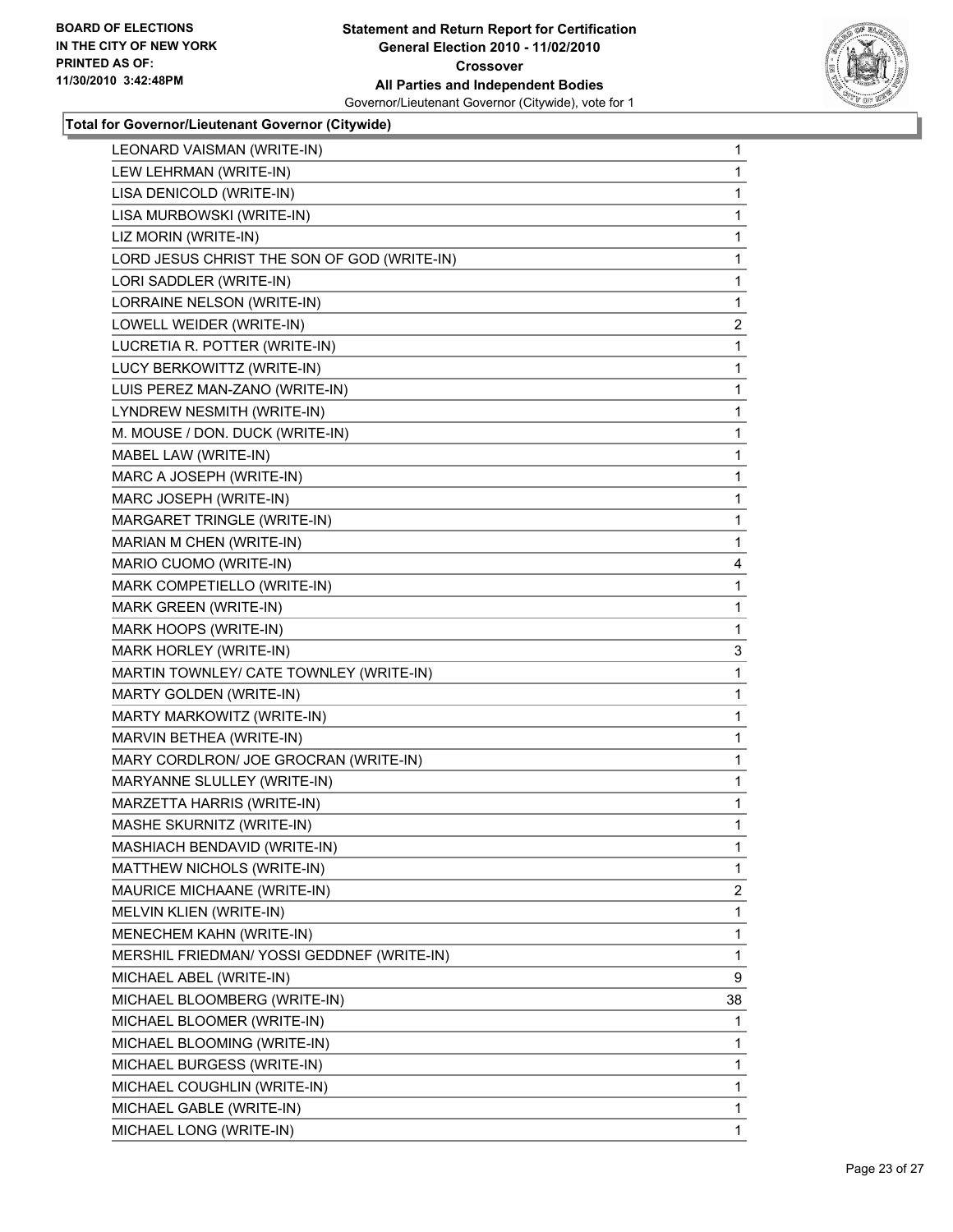

| MICHAEL MOUSE (WRITE-IN)                           | $\mathbf{1}$   |
|----------------------------------------------------|----------------|
| MICHAEL R BLOOMBERG (WRITE-IN)                     | 3              |
| MICHAEL SAVAGE (WRITE-IN)                          | 1              |
| MICHAEL T GRAMANN (WRITE-IN)                       | 1              |
| MICHAEL V GRASSO (WRITE-IN)                        | 1              |
| MICKEY MOUSE (WRITE-IN)                            | $\overline{2}$ |
| MIHAI BUNAI (WRITE-IN)                             | 1              |
| MIKE ABEL (WRITE-IN)                               | 1              |
| MIKE KOCKABRE (WRITE-IN)                           | $\overline{2}$ |
| MINDEL LERMAN (WRITE-IN)                           | 1              |
| MINNIE MOUSE (WRITE-IN)                            | 1              |
| MIRIAM CUSICK (WRITE-IN)                           | 1              |
| MONJAD STERN (WRITE-IN)                            | 1              |
| MONTGOMERY SUMMA (WRITE-IN)                        | 1              |
| MOSHE SMULONE (WRITE-IN)                           | 1              |
| MOSHE SMULOWITZ (WRITE-IN)                         | 1              |
| MOSHE STRULOWITZ (WRITE-IN)                        | 1              |
| MR MAGOO (WRITE-IN)                                | 1              |
| NEED MORE CHOICES (WRITE-IN)                       | 1              |
| NEIL J. LERNER (WRITE-IN)                          | 1              |
| NEIL P RULLO (WRITE-IN)                            | 1              |
| NO NAME (WRITE-IN)                                 | 83             |
| NO OF THESE (WRITE-IN)                             | 1              |
|                                                    |                |
| NO ONE (WRITE-IN)                                  | 1              |
| NOAH HOPKINS (WRITE-IN)                            | 2              |
| NOBODY (WRITE-IN)                                  | 1              |
| NONE (WRITE-IN)                                    | 6              |
| NONE OF THE ABOVE (WRITE-IN)                       | 8              |
| NONE OF THE FOREGOING (WRITE-IN)                   | 1              |
| NONE OF THESE CANDIDATES ARE ACCEPTABLE (WRITE-IN) | 1              |
| NONE-OF-THE-ABOVE (WRITE-IN)                       | 1              |
| NORMA SUE WOLFE (WRITE-IN)                         | $\mathbf{1}$   |
| NORMAN H. FINKELSTEIN (WRITE-IN)                   | 1              |
| NOT CUOMO (WRITE-IN)                               | 1              |
| NUADA (WRITE-IN)                                   | 1              |
| NUCHEM ROSENBERG (WRITE-IN)                        | 1              |
| OWEN WEST (WRITE-IN)                               | 2              |
| PATERSON (WRITE-IN)                                | 1              |
| PATRICIA MALIHA (WRITE-IN)                         | 1              |
| PATRICK MANLEY (WRITE-IN)                          | 1              |
| PATTERSON (WRITE-IN)                               | 1              |
| PAUL M GOLDFARB (WRITE-IN)                         | 1              |
| PAUL REUBEN (WRITE-IN)                             | 1              |
| PAUL YEE (WRITE-IN)                                | 1              |
| PAULETTE MOOREHEAD (WRITE-IN)                      | 1              |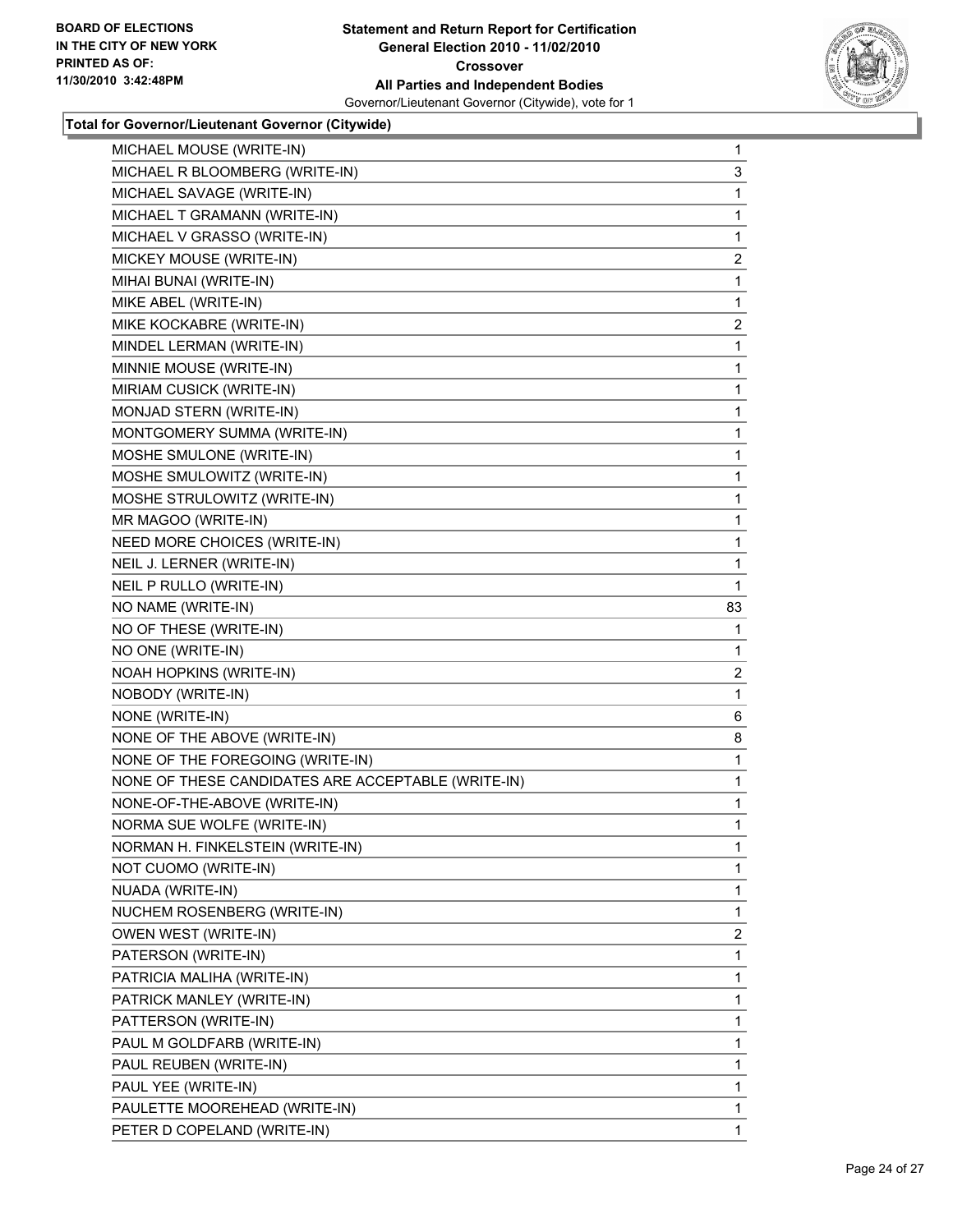

| PETER KING (WRITE-IN)                        | 5              |
|----------------------------------------------|----------------|
| PETER M. HARGROVE/ROBERT STEPANEK (WRITE-IN) | 1              |
| PETER MAXWELL (WRITE-IN)                     | 1              |
| PIMKY & THE BRAIN (WRITE-IN)                 | 1              |
| R.A. DICKEY (WRITE-IN)                       | 1              |
| RALF NADER (WRITE-IN)                        | 1              |
| RAY BARBARINO/STEVEN BARBARINO (WRITE-IN)    | 1              |
| RAYMOND GEE (WRITE-IN)                       | 1              |
| RED LESZLA (WRITE-IN)                        | 1              |
| RICHARD BUTLER (WRITE-IN)                    | 1              |
| RICHARD RARITCH (WRITE-IN)                   | 1              |
| RICHARD RAVITCH (WRITE-IN)                   | 2              |
| RICHARD WEINGARTEN (WRITE-IN)                | 1              |
| RICHARLA SALLE (WRITE-IN)                    | 1              |
| RICK A LAZIO (WRITE-IN)                      | 6              |
| RICK A LAZIO / THOMAS V OGNBENE (WRITE-IN)   | 1              |
| RICK LATZERO (WRITE-IN)                      | 1              |
| RICK LAZIO (WRITE-IN)                        | 56             |
| RICK LAZIO/ GREGORY J. EDWARDS (WRITE-IN)    | 1              |
| RICK LAZIO/ MARTY GOLDEN (WRITE-IN)          | 1              |
| ROBERT A BELLO (WRITE-IN)                    | $\overline{2}$ |
| ROBERT ADAMS (WRITE-IN)                      | 1              |
| ROBERT CARLE (WRITE-IN)                      | 1              |
| ROBERT DUFFY (WRITE-IN)                      | 1              |
| ROBERT E. CROTTY (WRITE-IN)                  | 1              |
| ROBERT HELBOCK (WRITE-IN)                    | 1              |
| ROBERT J. CAMPBELL (WRITE-IN)                | 1              |
| ROBERT JACKSON (WRITE-IN)                    | $\overline{2}$ |
| ROBERT KANE (WRITE-IN)                       | 1              |
| ROBERT KENEDY JR (WRITE-IN)                  | 1              |
| ROBERT KENNEDY (WRITE-IN)                    | 1              |
| ROBERT KENNEDY JR (WRITE-IN)                 | $\mathbf{1}$   |
| ROBERT LORDERGAN/CHRIST OVERR (WRITE-IN)     | 1              |
| ROBERT MACDOUGALL (WRITE-IN)                 | 1.             |
| ROBERT PRUBANE (WRITE-IN)                    | 1              |
| RON JOHNSON (WRITE-IN)                       | $\mathbf{1}$   |
| RUDOLPH GIULIANI (WRITE-IN)                  | 23             |
| RUDOLPH GUILIANI (WRITE-IN)                  | 2              |
| RUDOLPH GULIANI (WRITE-IN)                   | 2              |
| RUDOLPH GULLIANI (WRITE-IN)                  | 1              |
| RUDOLPP GIULIANI (WRITE-IN)                  | 1              |
| RUDOLPYH GIULIANI (WRITE-IN)                 | $\mathbf{1}$   |
| RUDY GIULIANI (WRITE-IN)                     | 10             |
| RUDY GUILIANI (WRITE-IN)                     | 5              |
| RUSH LIMBAUGH (WRITE-IN)                     | 1              |
| RUSS KORINS (WRITE-IN)                       | 1.             |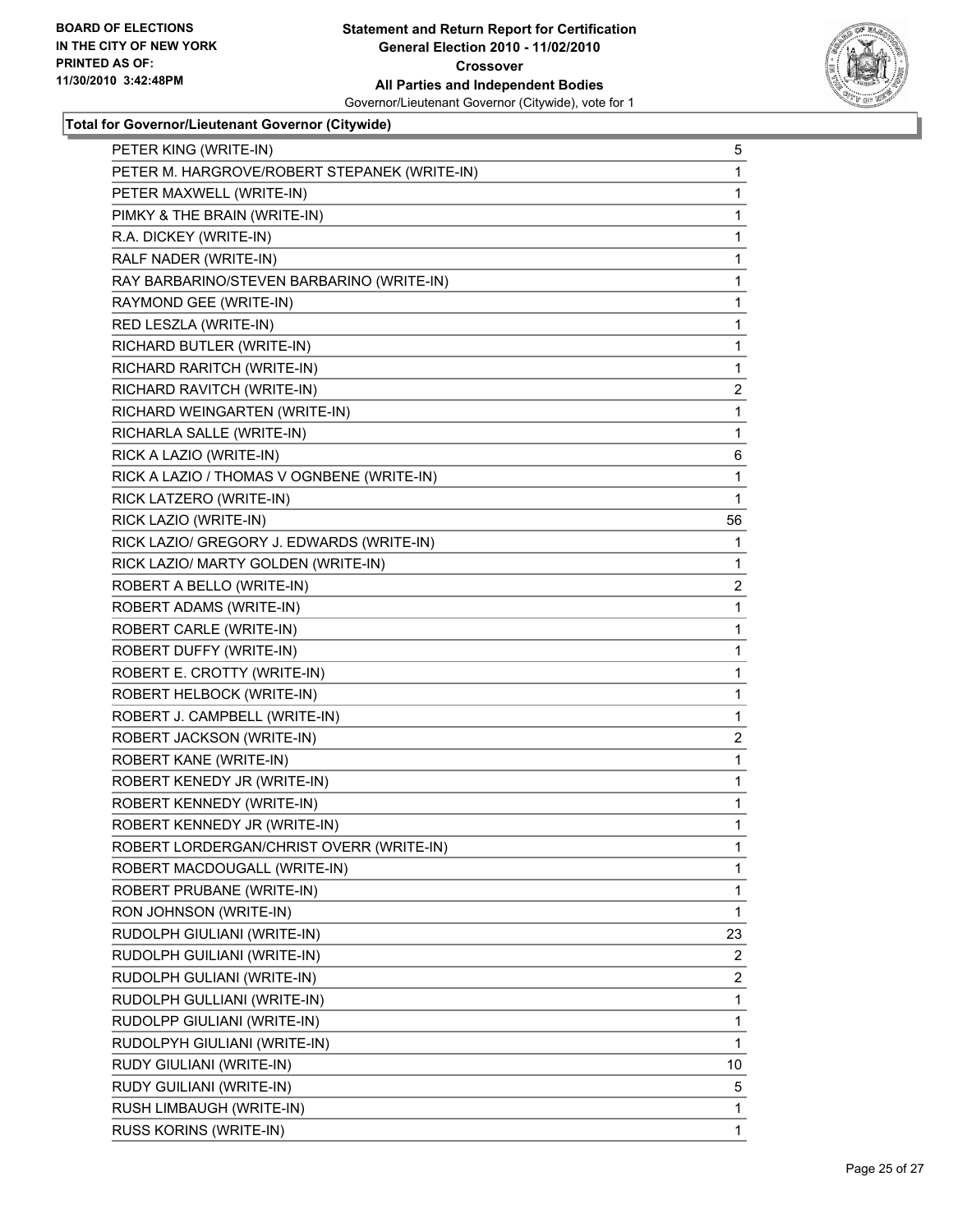

| RYAN E. HOFFMAN (WRITE-IN)                    | $\mathbf{1}$   |
|-----------------------------------------------|----------------|
| RYAN MONKS (WRITE-IN)                         | 1              |
| SA DIE (WRITE-IN)                             | 1              |
| SADIE (WRITE-IN)                              | 2              |
| SAM EAGLE (WRITE-IN)                          | 1              |
| SAM FEIN (WRITE-IN)                           | 1              |
| SAMUEL JOHNSON (WRITE-IN)                     | 1              |
| SARA PALIN (WRITE-IN)                         | 1              |
| SARA ROMAND (WRITE-IN)                        | 1              |
| SEAMUS MARLEY (WRITE-IN)                      | 1              |
| SEKOY MARTIN (WRITE-IN)                       | 1              |
| SHAWN KELLY (WRITE-IN)                        | 1              |
| SHAWN T KELLY (WRITE-IN)                      | 1              |
| SHAYE MOSES (WRITE-IN)                        | 1              |
| SIFER ASEPH (WRITE-IN)                        | 1              |
| SIMCHA FELDER (WRITE-IN)                      | 2              |
| SIMEH FELDER (WRITE-IN)                       | 1              |
| SOME BODY BETTER (WRITE-IN)                   | 1              |
| STEPHEN COLBERT (WRITE-IN)                    | 2              |
| STEPHEN TIBBITS (WRITE-IN)                    | 1              |
| STEVE LEVY (WRITE-IN)                         | 2              |
| STEVEN ROSEN (WRITE-IN)                       | 1              |
| STUART KRANE (WRITE-IN)                       | 1              |
| T. PARTY (WRITE-IN)                           | 1              |
| TAHIRA NORTON (WRITE-IN)                      | 1              |
| TASMIN WOLF (WRITE-IN)                        | 1              |
| TERESA A ZERILLI (WRITE-IN)                   | 1              |
| THE HIPPO AT THE BRONX ZOO (WRITE-IN)         | 2              |
| THE HOFF (WRITE-IN)                           | 1              |
| THEODORE ROOSEVELT (WRITE-IN)                 | 1              |
| THOMAS BAROZ (WRITE-IN)                       | 1              |
| THOMAS DINAPOLI (WRITE-IN)                    | 1              |
| THOMAS OGNI-BENE/ RUDOLPH GIULIANI (WRITE-IN) | 1              |
| THOMAS P DINAPOLI (WRITE-IN)                  | $\mathbf{1}$   |
| THOMAS P. DINAPOLI (WRITE-IN)                 | 2              |
| TIMOTHY JARRETT HARRIS (WRITE-IN)             | 1              |
| TOM DI NAPOLI (WRITE-IN)                      | 1              |
| TOM GOLISRO (WRITE-IN)                        | 2              |
| TONY AVELLA (WRITE-IN)                        | 2              |
| TYLER GORDON (WRITE-IN)                       | $\overline{2}$ |
| UNDECIDED (WRITE-IN)                          | 1              |
| UPTON SINCLAIR (WRITE-IN)                     | 1              |
| VALERIE MASON (WRITE-IN)                      | 1              |
| VIC RALTTLEHAND AND PETER FELD (WRITE-IN)     | 2              |
| VINCE MORGAN (WRITE-IN)                       | 1              |
| VINCENT BALOGIO (WRITE-IN)                    | $\mathbf{1}$   |